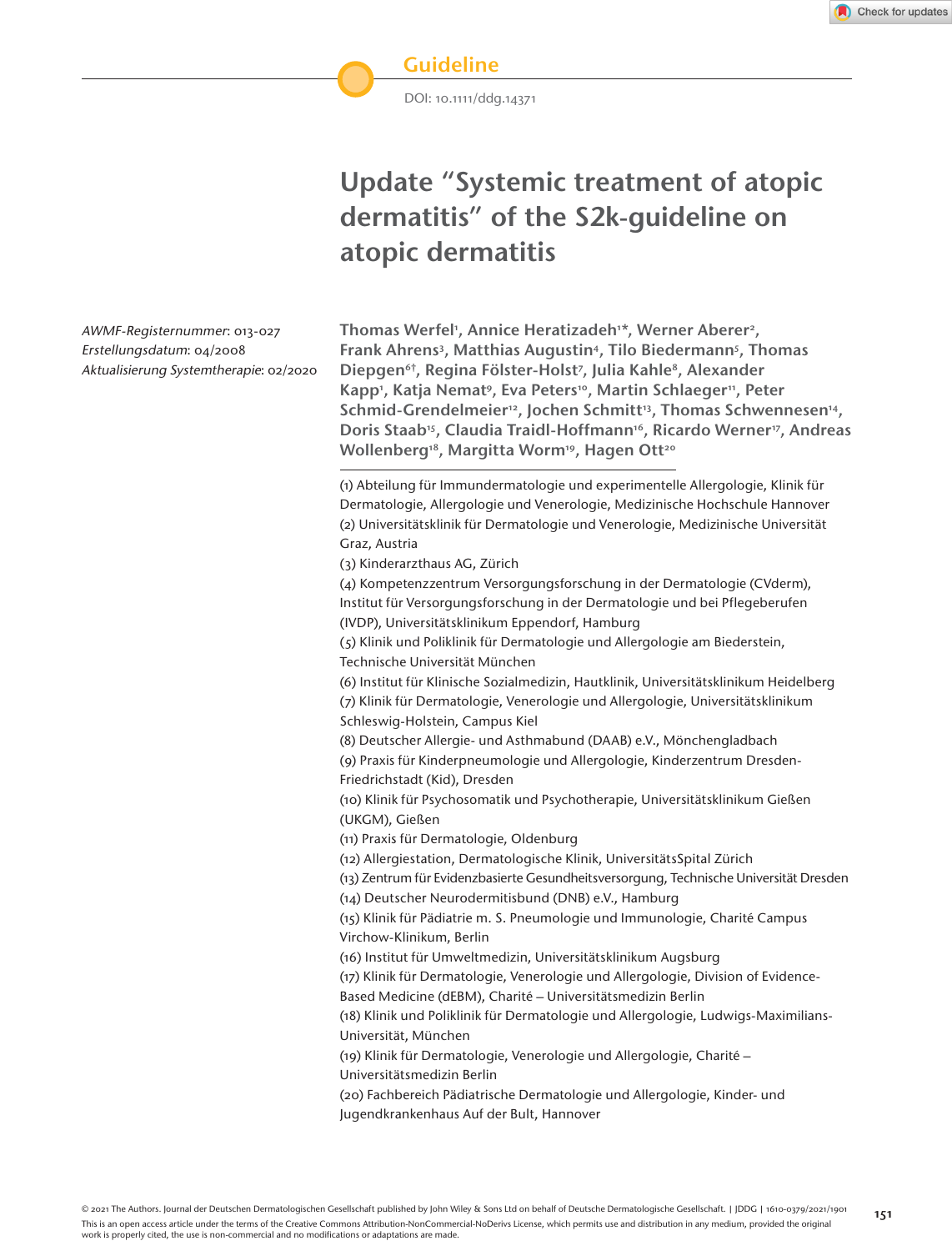#### Summary

This guideline is an update from August 2020 the S2k-guideline "Atopic dermatitis" published in 2015. The reason for updating this chapter of the guideline were the current developments in the field of systemic therapy of atopic dermatitis. The agreed recommendations for systemic treatment in atopic dermatitis of the present guideline are based on current scientific data. Due to the approval of dupilumab for the treatment of moderate to severe atopic dermatitis, which cannot be treated sufficiently with topical drugs alone, this part of the guideline has now been adapted and newly consented. The indication for systemic therapy and the therapeutic response to topical and systemic treatment should be recorded and documented in a suitable form in clinic and practice. A standardized documentation of the indication for system therapy in atopic dermatitis can be recommended and is also part of the updated chapter of this guideline.

### Systemic treatments

This article describes the currently available scientific data and consensus recommendations (Table 1) on systemic treatment of atopic dermatitis (AD). Due to the fact that a new compound (dupilumab) was approved for treating moderate to severe AD, which cannot be treated sufficiently with topical medication alone, this part of the guideline [1] has now been updated (Figure 1). The structured procedure for wording and consensus of recommendations described in the original version of the guideline was again utilized for the updates. The consensus conference for the current amendment on systemic treatment took place on February 13, 2019 with a neutral moderator (Dr. med. R. N. Werner, AWMF guideline consultant) according to the nominal group procedure. The composition of the guideline group as well as the aims and target group of this guideline have also been described in the original version published in 2015 [2]. A disclosure of potential conflicts of interest, their evaluation and how to deal with conflicts of interest in the preparation of recommendations can be found, together with a description of methods, in the online version of this article

Table 1 Wording of the recommendations according to the original version of the guideline [2].

#### Positive

| Is recommended*    |
|--------------------|
| Can be recommended |
| May be considered  |
| <b>Negative</b>    |
| Is not recommended |
|                    |

\*Alternatively and in special cases, the term "must" is used for stipulations and measures considered unequivocal and mandatory. This was the consensus among all contributors.

at www.awmf.org, the webpage of the Association of Scientific Medical Societies in Germany (Arbeitsgemeinschaft medizinisch-wissenschaftlicher Fachgesellschaften). A complete update of the guideline is planned for 2021.

Any indication for systemic treatment, as well as the patient's response to topical and systemic treatment should be documented in both practice and hospital settings. A standardized documentation form of indications for systemic treatment in AD patients (Table 2) can be recommended.

Objective signs can be documented using scores for clinical severity, e.g. oSCORAD (objective-SCORing Atopic Dermatitis) or EASI (Eczema Area and Severity Index). POEM (Patient Oriented Eczema Measure) is an example of scores for subjective symptoms. The barrier function of the skin can be assessed by using a skin function analyzer for detecting transepidermal water loss (TEWL) and stratum corneum (SC) hydration. Quality of life can be measured via the DLQI (Dermatology Life Quality Index). PO-SCORAD (Patient Oriented SCORAD) can be used for documenting severity over time in a practice setting.

# 3.10–3.12 Anti-inflammatory systemic medications approved for treating atopic dermatitis

| Recommendation                    | <b>Consensus</b> |
|-----------------------------------|------------------|
| Appropriate documentation of the  | Strong consensus |
| indication for systemic treatment |                  |
| of AD is recommended (for examp-  |                  |
| le, in a standardized manner as   |                  |
| shown in Table 2).                |                  |

# 3.10 Oral glucocorticosteroids

### Controlled clinical trials on efficacy

There are no controlled trials on the short-term or long-term (longer than one week) use of systemic glucocorticosteroids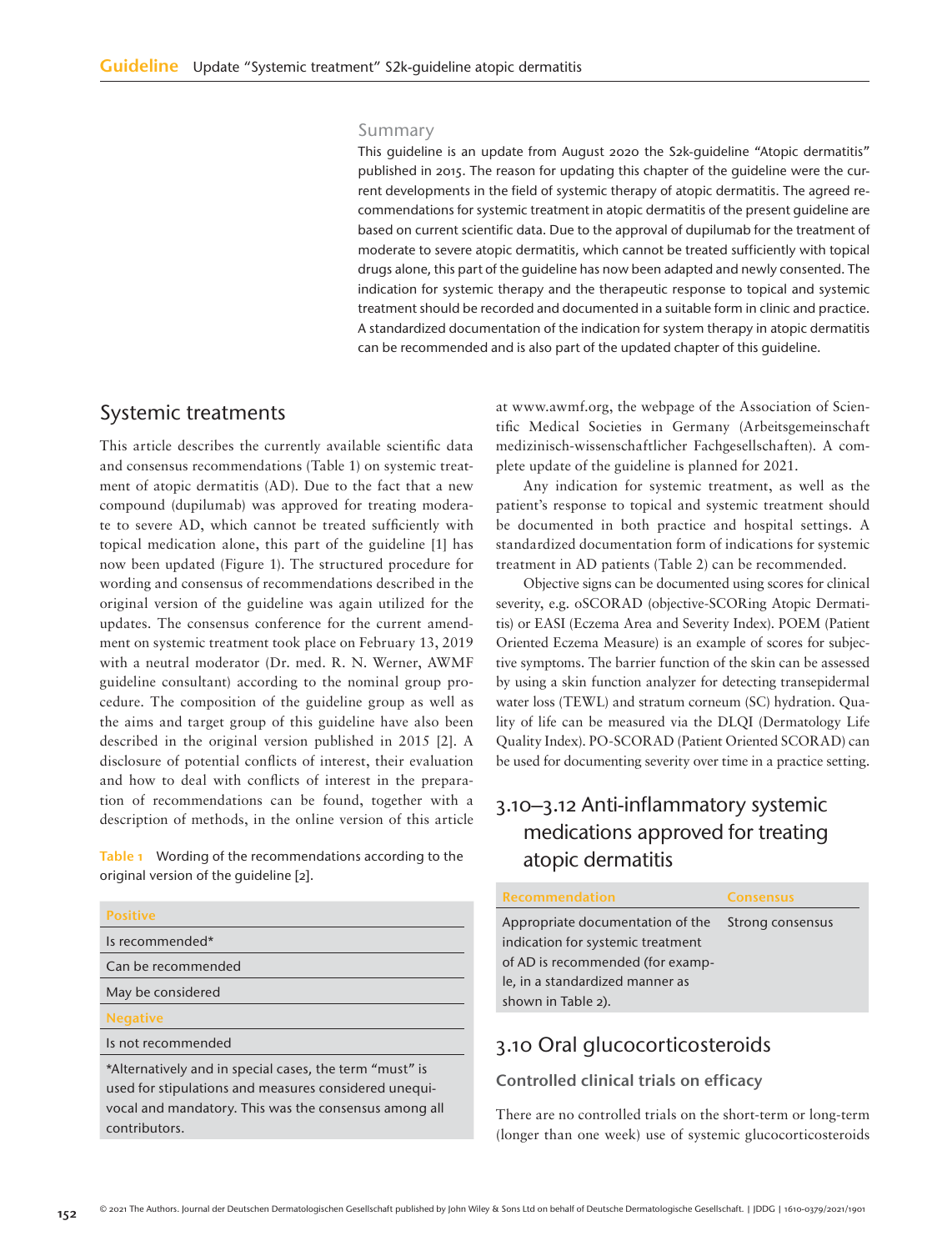|                                                |                                                                      |       | Step 4:<br>Persistent, severe eczema,<br>or eczema that cannot be<br>treated adequately with<br>topical therapy alone |                                                                                                                                      |  | Appropriate therapeutic measures<br>from the previous steps<br>$\ddot{}$<br>Systemic immunomodulatory<br>treatment (with dupilumab or<br>ciclosporin or off-label treatments<br>if applicable)* |
|------------------------------------------------|----------------------------------------------------------------------|-------|-----------------------------------------------------------------------------------------------------------------------|--------------------------------------------------------------------------------------------------------------------------------------|--|-------------------------------------------------------------------------------------------------------------------------------------------------------------------------------------------------|
|                                                | Step 3:<br>Moderate eczema                                           |       | previous steps<br>$+$<br>$\star$<br>***                                                                               | Appropriate therapeutic measures from the<br>Higher potency topical glucocorticosteroids<br>and/or topical calcineurin inhibitors ** |  |                                                                                                                                                                                                 |
| Step 2:<br>Mild eczema<br>$\ddot{}$<br>$\star$ |                                                                      | $***$ | previous step                                                                                                         | Appropriate therapeutic measures from the<br>Lower potency topical glucocorticosteroids and/or<br>topical calcineurin inhibitors **  |  |                                                                                                                                                                                                 |
|                                                |                                                                      |       |                                                                                                                       |                                                                                                                                      |  |                                                                                                                                                                                                 |
| Step 1:<br>Dry skin                            | Topical basic treatment<br>Avoidance or reduction of trigger factors |       |                                                                                                                       |                                                                                                                                      |  |                                                                                                                                                                                                 |

Figure 1 Four-step therapeutic regimen for atopic dermatitis. Depending on the severity of AD and/or diagnostic queries (such as provocation testing with allergens), outpatient, day-care or full-time inpatient treatment is recommended. \*UV-therapy is often indicated from level 2 onwards, taking into account the age restriction (not in childhood). Caution: no combination with ciclosporin A and topical calcineurin inhibitors. \*\*First-line therapy: Usually topical glucocorticosteroids, in case of intolerance/ non-effectiveness and at special localizations (such as face, intertriginous skin areas, genital area, scalp in infants) topical calcineurin inhibitors. \*\*\*The additional use of antipruriginous and antiseptic agents may be considered. Note: For reasons of clarity, Figure 1 does not include all the procedures discussed in this guideline.

(continuous or intermittent) compared to placebo or other systemic immunosuppressants for severe AD.

Based on non-controlled observations (experience) and on the basic fact that systemic glucocorticosteroids are potent anti-inflammatories, it can be assumed that they are effective.

However, there is a high risk of relapse of AD after discontinuation of this treatment.

### Summarized assessment

Short-term treatment with oral glucocorticosteroids shows a substantial therapeutic effect.

| Treatment recommendation                | Consensus        |
|-----------------------------------------|------------------|
| Short-term treatment with oral          | Strong consensus |
| glucocorticosteroids (over a period     |                  |
| of a few weeks, dosed at $\leq$ 0.5 mg/ |                  |
| kg body weight [BW] prednisolone        |                  |
| equivalent) to interrupt an acute       |                  |
| flare-up of AD, may be considered       |                  |
| especially for adult patients but in    |                  |
| exceptional cases also for children     |                  |
| and adolescents in severe cases of      |                  |
| AD and combined with a concept          |                  |
| for subsequent treatment modalities     |                  |
| after discontinuation.                  |                  |
| Because of adverse effects, long-       | Strong consensus |
| term treatment of AD with systemic      |                  |
| qlucocorticosteroids is not recom-      |                  |
| mended.                                 |                  |
|                                         |                  |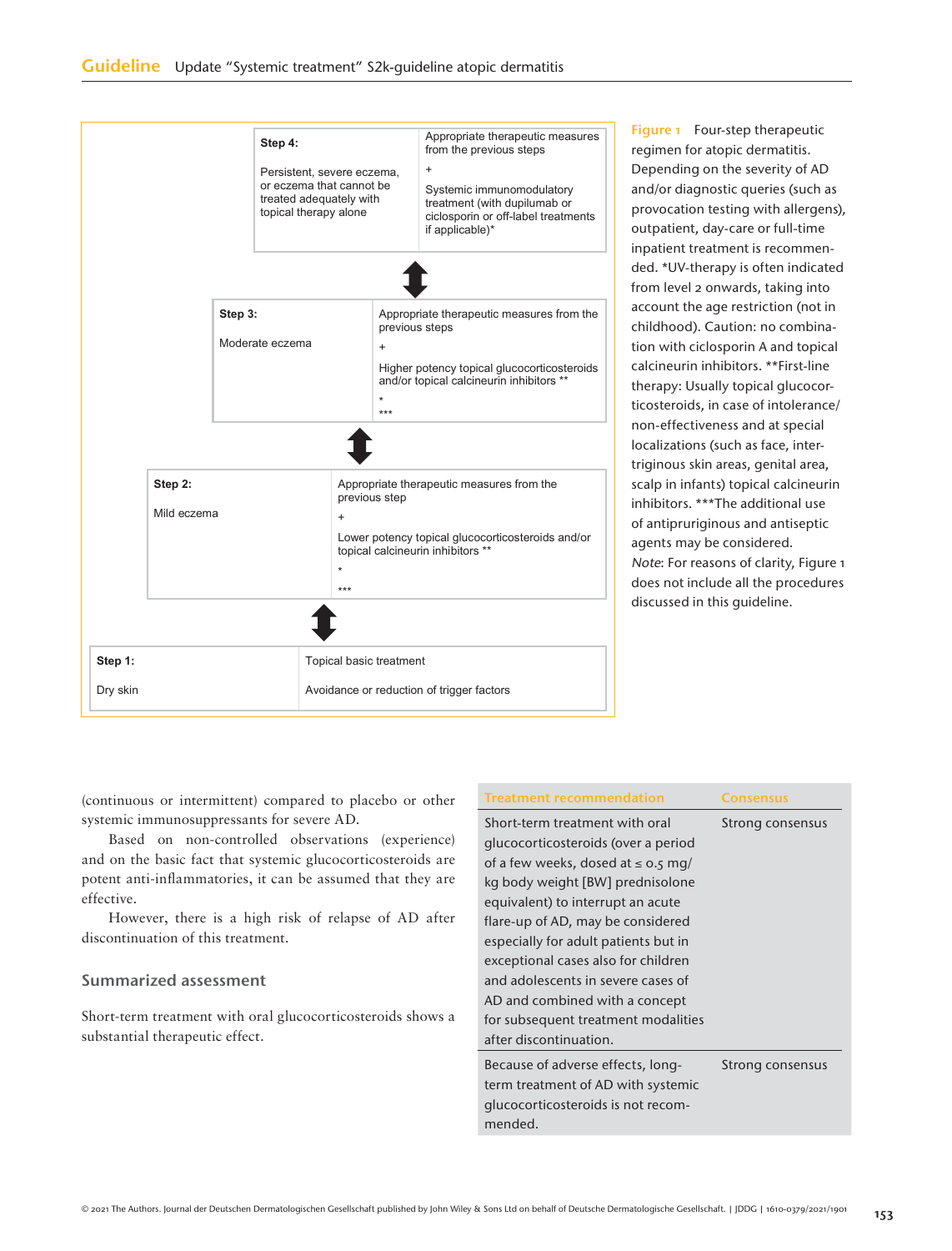Table 2 Checklist for the indication of systemic anti-inflammatory treatment of AD in adults as previously published [3].

According to the current AWMF guideline on atopic dermatitis, systemic treatment is indicated for moderate and/or severe atopic dermatitis that cannot be adequately treated with topical treatment alone. The following criteria must be assessed when initiating or continuing systemic treatment:

| 1.                                    | <b>General conditions for systemic treatment</b>                                                                                                      |                                                                                                                                     |              | no           |
|---------------------------------------|-------------------------------------------------------------------------------------------------------------------------------------------------------|-------------------------------------------------------------------------------------------------------------------------------------|--------------|--------------|
| $\mathbf{1}$                          | $\geq$ 18 years<br>Age                                                                                                                                |                                                                                                                                     | $\mathbf O$  |              |
| $\overline{2}$                        | <b>Diagnosis</b>                                                                                                                                      | Clinically proven atopic dermatitis                                                                                                 | $\mathsf O$  |              |
| 2.                                    | Clinical eligibility criteria for systemic treatment                                                                                                  |                                                                                                                                     | yes          | no           |
| A                                     | <b>Relevant</b>                                                                                                                                       | Is present, since at least one of the following criteria is fulfilled:                                                              | $\mathbf{o}$ |              |
|                                       | objective<br>severity                                                                                                                                 | • Physician's global assessment (PGA) of severity is at least<br>3 on the five-point scale, or                                      | $\mathbf O$  | $\mathbf O$  |
|                                       |                                                                                                                                                       | $\cdot$ EASI >15 or                                                                                                                 | $\circ$      | $\mathbf O$  |
|                                       |                                                                                                                                                       | • SCORAD >40/ oSCORAD >20 or                                                                                                        | $\mathbf O$  | $\mathsf O$  |
|                                       |                                                                                                                                                       | • Treatment-refractory affection of >10 % of body surface<br>area (BSA) or                                                          | $\mathbf O$  | $\mathsf{o}$ |
|                                       |                                                                                                                                                       | • Treatment-refractory eczema in sensitive/visible areas or                                                                         | $\mathsf O$  | $\mathsf O$  |
|                                       |                                                                                                                                                       | • High frequency of relapses (>10/year) with current<br>treatment or                                                                | $\mathbf O$  | $\mathsf O$  |
| B                                     | Relevant                                                                                                                                              | Is present, since at least one of the following criteria is fulfilled:                                                              | $\mathbf{o}$ |              |
|                                       | subjective<br>burden                                                                                                                                  | $\cdot$ DLQI >10 or                                                                                                                 | $\mathsf{o}$ | $\mathbf O$  |
|                                       |                                                                                                                                                       | • Pruritus >6 (on VAS or NRS ranging from o-10) or                                                                                  | $\circ$      | $\mathbf O$  |
|                                       |                                                                                                                                                       | <sup>o</sup> Relevant sleep disturbance at night due to eczema/pruritus                                                             | $\mathsf O$  | $\mathsf{o}$ |
| C<br>Lack of<br>treatment<br>response |                                                                                                                                                       | All other approaches except systemic treatment are in-<br>sufficient, since at least one of the following criteria is<br>fulfilled: | $\mathbf O$  |              |
|                                       |                                                                                                                                                       | • No satisfactory response to topical or phototherapy or                                                                            | $\mathbf O$  | $\mathbf O$  |
|                                       | • No expectation of success with topical measures alone or                                                                                            |                                                                                                                                     | $\mathbf O$  | $\mathsf O$  |
|                                       | Patient has already received one indicated systemic<br>treatment unsuccessfully<br>• Contra-indication/no response/loss of efficacy/adverse<br>events |                                                                                                                                     |              | $\mathsf O$  |
| 3.                                    | Conclusion                                                                                                                                            |                                                                                                                                     |              |              |
| D                                     | → Systemic treatment is indicated since at least one criterion from each of the sections<br>O yes<br>A, B, and C is fulfilled:                        |                                                                                                                                     |              |              |
| Ε                                     | > The following approved systemic drugs are not indicated due to previous adverse events,<br>contra-indications, or expected lack of efficacy:        |                                                                                                                                     |              |              |
| F                                     | $\rightarrow$ Treatment to be initiated with:                                                                                                         |                                                                                                                                     |              |              |
| G                                     | Patient's informed consent has been obtained:                                                                                                         |                                                                                                                                     | O yes        |              |
|                                       | Date, signature (if required)                                                                                                                         |                                                                                                                                     |              |              |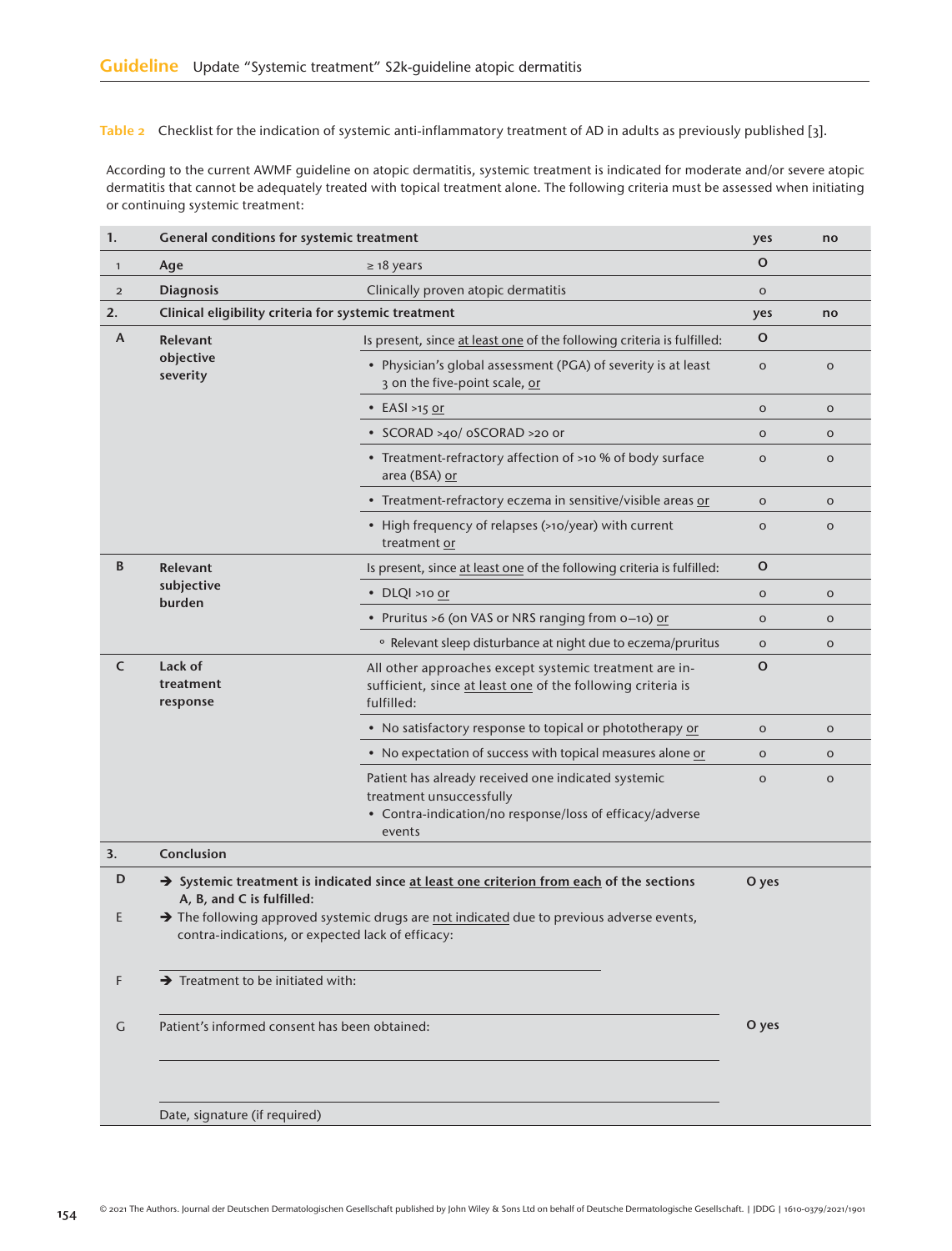# 3.11 Dupilumab

Dupilumab is a monoclonal antibody approved for treating moderate to severe AD that does not respond sufficiently to topical treatments alone. For use in adults, it was approved in Germany in September 2017 and in Switzerland in April 2019, and for use in adolescents from the age of 12, in August 2019 [4, 5]. It targets the alpha chain of the IL-4 type I receptor and IL4/IL13 type II receptor and thus blocks the action of two key enzymes of atopic inflammation.

### Clinical trials on efficacy

The efficacy and tolerability of dupilumab have been proven in several clinical trials. In a Phase IIb dose-finding study, 379 adult patients with AD and an EASI score > 16 were treated over a period of 16 weeks with different dosages resp. dosing intervals, starting at 100 mg every four weeks and increasing up to 300 mg/week [6]. In all four treatment groups, a significant improvement in the severity of AD (EASI) was observed as compared with placebo (*P* < 0.0001). Both in the treatment group and in the placebo group, the most common adverse event was nasopharyngitis (28 % resp. 26 %). In a separate publication, quality of life parameters and pruritus scores from the same cohort were determined and compared [7]. Treatment with dupilumab led to a significant reduction of pruritus and sleep disturbance, while DLQI and other quality of life parametes increased. The results of two parallel Phase III trials [8] showed a response to dupilumab according to the pre-defined endpoint (almost complete or complete healing) in 36 % to 38 % of patients in both studies. A 75 % reduction of the EASI skin score was seen in significantly more patients in the treatment groups than in the placebo groups  $(P < 0.001)$ : In patients treated with dupilumab every other week, the mean reduction of EASI was 72.3  $\pm$  2.6 % after 16 weeks, compared to 72.0  $\pm$  2.6 % in the group with weekly dupilumab administration. In the placebo groups, the EASI mean reduction values were  $37.6 \pm 3.3$ % (SOLO-1 trial) resp.  $67.1 \pm 2.5$  %,  $69.1 \pm 2.5$  %, and 30.9 ± 3.0 % (SOLO-2 trial). Other clinical endpoints such as reduction of pruritus, symptoms of depression or quality of life were also improved in significantly more cases with dupilumab treatment: Reduction of pruritus by  $\geq 4$  points (Numeric Rating Scale; NRS 0–10) was observed in 36–41 % of patients treated with dupilumab but only in 10 % (SOLO 1) resp. 12 % (SOLO 2) of placebo patients. The mean quality of life improvement measured using the DLQI (0–30 points) was between -9.0  $\pm$  0.4 and -9.5  $\pm$  0.4 points in dupilumab patients compared to  $-5.3 \pm 0.5$  (SOLO 1) and  $-3.6 \pm 0.5$  points (SOLO 2) in placebo patients.

Injection site reactions (8–19 % in the dupilumab group) and conjunctivitis (3–5 % infectious and non-specific conjunctivitis in the dupilumab group) were the most frequent adverse effects compared to the placebo group (injection site reactions 6 %; rate of infectious and non-specific conjunctivitis  $\leq 1\%$ ).

In another trial (LIBERTY AD CHRONOS) the antibody was used in patients with moderate to severe AD over a period of one year, with placebo control [9]. Patients ( $n =$ 740) were randomized in three groups as described for the SOLO trials. In addition to systemic treatment, this study allowed the combined use of topical glucocorticosteroids and topical calcineurin inhibitors, as needed. The primary clinical endpoints were again (almost) complete healing of the skin lesions, or a 75 % reduction of the EASI score after 16 weeks. In addition, patients were compared and safety aspects assessed again after 52 weeks. The primary endpoint of (almost) complete healing of lesions was achieved by 39 % of patients in the treatment groups and 12 % in the placebo group. A 75 % EASI reduction was seen in 64 % resp. 69 % of the two treatment groups and in 23 % of the placebo group after 16 weeks of treatment; these levels remained unchanged after one year. No abnormal laboratory parameters were observed at any time; injection site reactions (15 % and 19 % in the dupilumab groups and 8 % in the placebo group [9]) as well as conjunctivitis (14 % and 19 % in the dupilumab groups and 8 % in the placebo group [9]) were the most frequent adverse events. In another, monocentric trial, a subgroup of patients treated weekly with dupilumab was analyzed as to their quality of life [10]. The tool *Quality of Life Index of Atopic Dermatitis* (QoLIAD) has been developed especially for measuring quality of life in AD patients and was utilized in this study. Over twelve weeks, the effects of dupilumab were clearly positive (QoLIAD reduction  $-64.0 \pm 6.91$  with dupilumab versus  $-11.1 \pm 9.31$  with placebo). This correlated with an improved state of the skin and decreased pruritus.

In 2018, a controlled trial was published about a cohort of patients with moderate to severe AD who no longer responded to ciclosporin or in whom this compound was contraindicated [11]. Even in this selected subgroup of AD patients, dupilumab was as effective as in the other Phase III trials.

In the dupilumab trial program, two adverse effects were observed more frequently with dupilumab than with placebo: Injection site reactions, and development or aggravation of non-infectious conjunctivitis. However, the real frequency of this atypical conjunctivitis is assumed to be higher than in some of the studies. Depending on the study protocol, up to 28 % of patients showed atypical conjunctivitis – which in some of the patients was so severe that it necessitated discontinuation of treatment. The pathomechanism of this rosacea-like, non-infectious conjunctivitis is not well understood. According to available studies, this is not the typical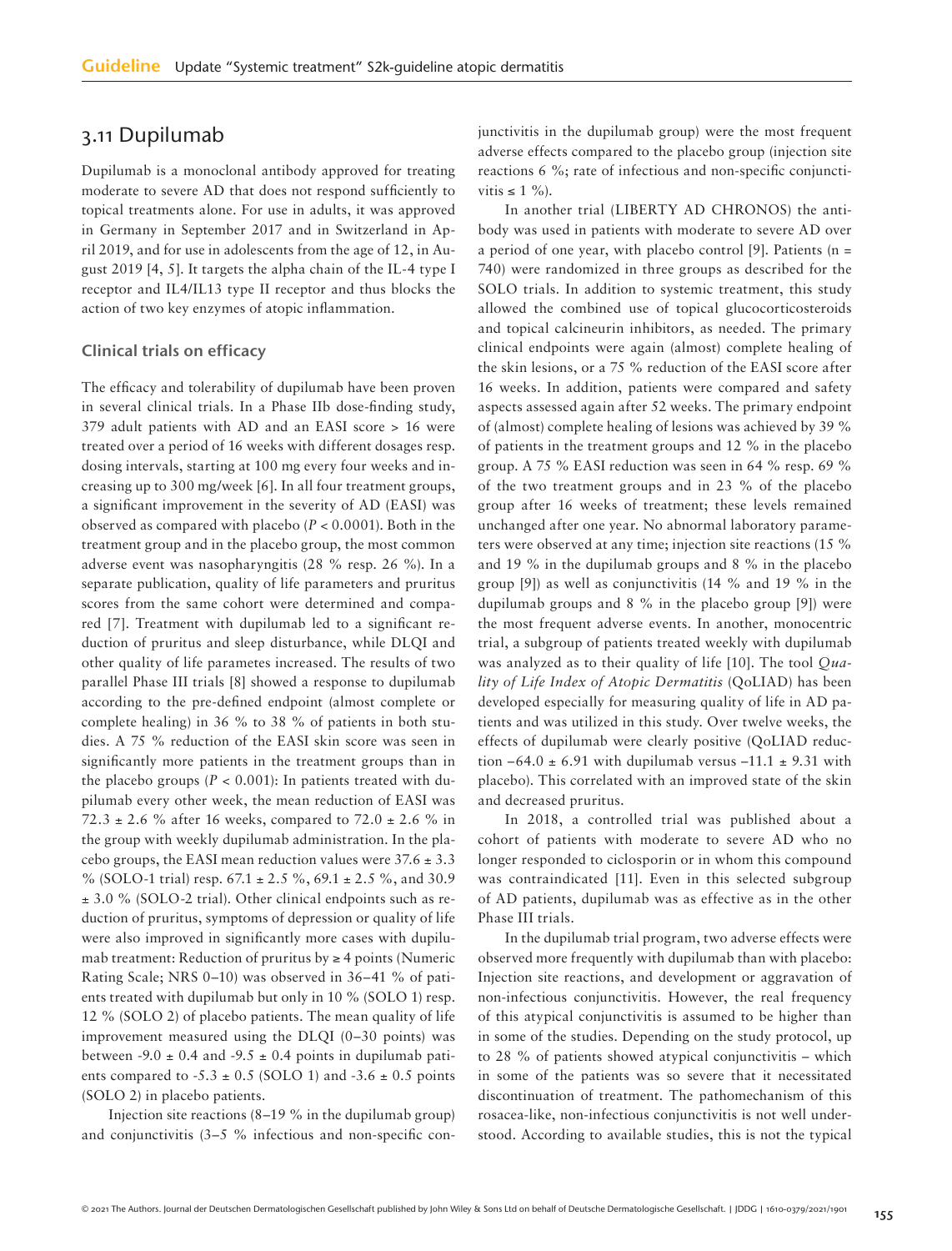manifestation of atopic/allergic conjunctivitis. Interestingly, this adverse reaction has hitherto not been observed in trials on bronchial asthma, where dupilumab is also very effective. Management of this adverse event consists of moisturizing the eye (artificial tears, lid edge hygiene) [12] and, after exclusion of possible infectious causes in consultation with an ophthalmologist, short-term use of topical glucocorticosteroids (for instance, eye drops with fluorometholone, or if necessary a switch to eye drops with ciclosporin resp. ciclosporin emulsion 1 mg/ml, once a day) [13]. Eye drops with 0.1 % fluorometholone are approved for the indication "allergic inflammation", and in contrast to other glucocorticosteroids they show only low penetration into the aequous humor [14]. Ophthalmic preparations with tacrolimus have been successfully used internationally [15] and are commercially available in Japan, but they are currently not available for use on the eyes in Germany, either as commercial preparations or as quality assured extemporaneous preparations.

In addition to the adverse events described above, oral herpes simplex infection is listed in the Summary of Product Characteristics (SmPC) as a frequent side effect. The study data, however, do not indicate any increased risk of eczema herpeticatum with dupilumab treatment. The pivotal trials with dupilumab actually show a marked decrease in incidence of severe skin infections [16].

With respect to the inhibition of IL-4/IL-13 pathways, the SmPC states that pre-existing helminthic infections need to be treated before initiating dupilumab treatment [17]. With regard to the laboratory values, the SmPC lists transient eosinophilia after initiation of treatment (in < 2 % of patients on dupilumab vs. < 0.5 % in patients on placebo).

In August 2019, dupilumab was approved for adolescents aged 12 years or more with moderate to severe AD in whom systemic treatment is indicated. The design of the Phase III study on dupilumab in adolescents with moderate to severe AD also contained the use of topical glucocorticoids as 'rescue' therapy [18]. In this trial (LIBERTY AD ADOL), patients received either dupilumab every two weeks with a dosage according to body weight (n = 82, 200 mg dupilumab per administration with a body weight of < 60 kg or 300 mg with a body weight of  $\geq 60$  kg), or 300 mg dupilumab every four weeks ( $n = 84$ ), or placebo ( $n = 85$ ) over a period of 16 weeks. The patients were subsequently observed in an open follow-up phase. After 16 weeks of treatment with dupilumab (200 resp. 300 mg) every two weeks, a quarter (24.4 %) of participants showed no or minimal clinical signs of AD (Investigator's Global Assessment [IGA] 0 or 1). The co-primary endpoint of the trial (EASI-75) was achieved by 41.5 % of the patients treated with dupilumab every two weeks, as compared with 8.2 % of those treated with placebo. The patients treated with dupilumab also reported a significant reduction of pruritus. With dupilumab, 48.8 % of patients achieved a clinically relevant reduction of pruritus by  $\geq 3$  points on the *Peak Pruritus Numerical Rating Scale* (NRS), while this was achieved by only 9.4 % of patients on placebo. This improvement was also reflected in a better quality of life. 61 % of the dupilumab patients and 20 % of the placebo patients reported a clinically relevant improvement of their quality of life by at least six points on the *Children's Dermatology Life Quality Index* (CDLQI). Both the efficacy and the safety profile of dupilumab was comparable with the results in adult AD patients; the most frequent adverse events were injection site reactions, conjunctivitis, and herpes virus infections [19].

Live vaccines and attenuated live vaccines must not be administered simultaneously with dupilumab, wheras inactivated vaccines are permitted [4, 5]. The potential influence of dupilumab on vaccine responses was studied in another placebo-controlled trial with 178 patients receiving dupilumab. Immune responses to tetanus toxoid and meningococcal polysaccharides were compared [20]. More than 80 % of all patients in both study groups developed adequate serological immune responses.

### Summarized assessment

Dupilumab, a biological, has been approved as first-line treatment for moderate to severe AD in adults and adolescents from 12 years of age in the EU and Germany since September 2017, and in Switzerland since April 2019. The approved dosage (for subcutaneous injection) is 600 mg as an initial dose for adults and adolescents aged 12–17 with a body weight of  $\geq 60$  kg, and 400 mg for adolescents aged 12–17 with a body weight of  $< 60 \text{ kg}$ . This is followed by 300 mg (resp. 200 mg) for adolescents aged  $12-17$  with a body weight of  $<60$  kg) every other week as a maintenance dose. [Child admission > 6 years was not available.]

- The primary goal of the pivotal trials (IGA scores of 0–1 after 16 weeks, corresponding to complete or almost complete healing of AD lesions) was achieved in 36 % to 38 % of adult patients and 24.4 % of adolescent patients.
- In the pivotal trials, only two adverse events occurred more frequently in the treatment groups than in the placebo groups: Injection site reactions, and development or aggravation of non-infectious conjunctivitis. This side effect can be managed by moisturizing the eye (artificial tears, lid rim hygiene), short-term use of topical glucocorticoids (such as eye drops with fluorometholone) after exclusion of infectious causes by consultation with an ophthalmologist, and, if required, ciclosporin-containing eye drops.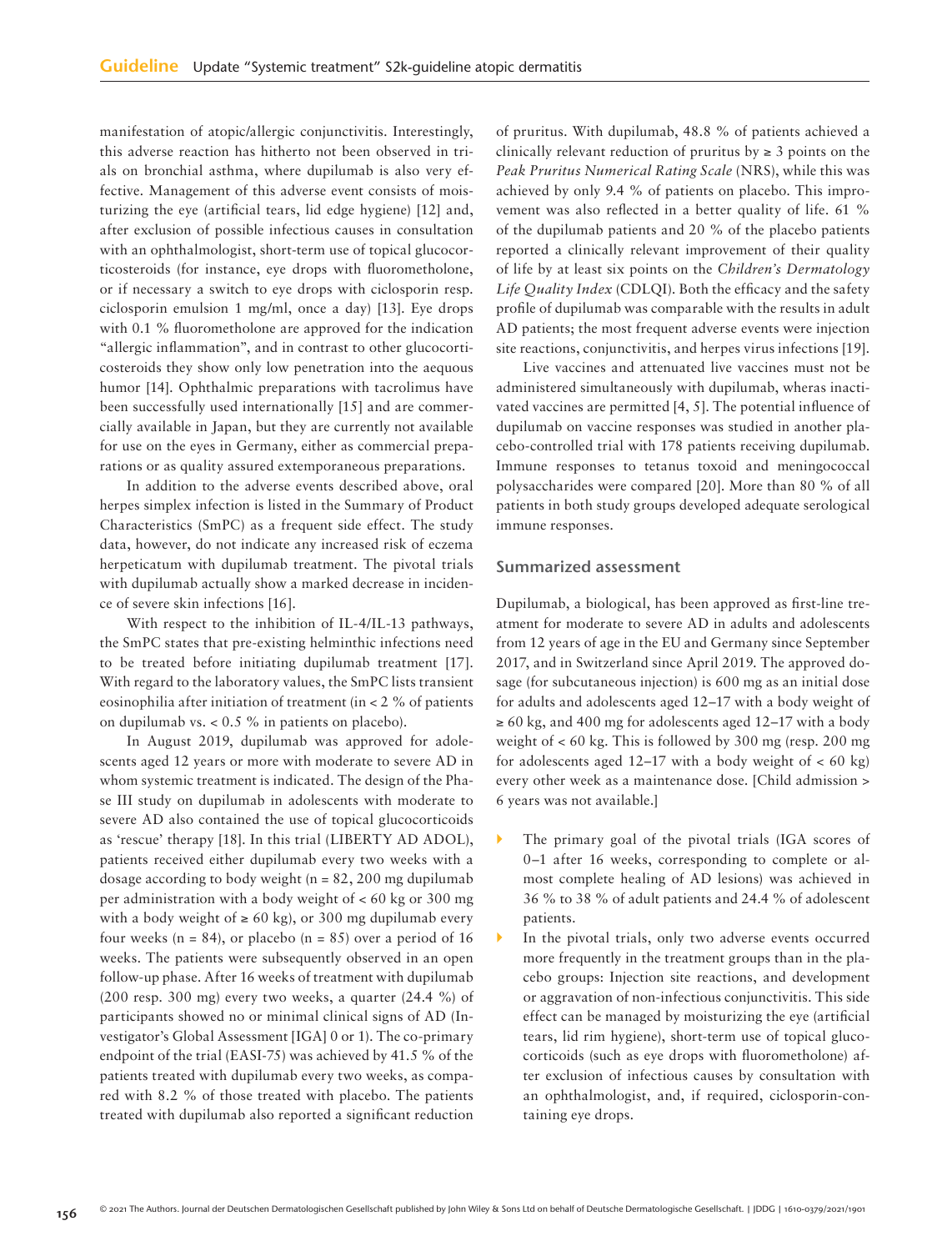According to the SmPC, patients treated with dupilumab can safely receive inactivated vaccines.

| <b>Treatment recommendation</b>                                                                                                                                                                                                                                            | <b>Consensus</b> |
|----------------------------------------------------------------------------------------------------------------------------------------------------------------------------------------------------------------------------------------------------------------------------|------------------|
| Dupilumab can be recommen-<br>ded for the treatment of chronic,<br>moderate to severe AD in ado-<br>lescents aged 12 years and older<br>and in adults who cannot be<br>adequately treated with topical<br>medications alone.                                               | Strong consensus |
| Dupilumab may also be con-<br>sidered for treating children<br>below 12 years of age with treat-<br>ment-refractory, severe AD. This<br>is an off-label treatment option.<br>Expert recommendations on do-<br>sage in children ( $\geq 6$ months of<br>age) are available. | Consensus        |
| In cases of evident eczema, a<br>combination of dupilumab with<br>topical anti-inflammatory medi-<br>cation is recommended.                                                                                                                                                | Strong consensus |

# 3.12 Ciclosporin

### Introduction

Ciclosporin is an immunosuppressant that has been approved for treating AD since 1997. Its mechanism of action is analogous to that of the topical macrolides tacrolimus and pimecrolimus: Inhibition of calcineurin-dependent signaling pathways with a resulting suppression of (pro-)inflammatory cyctokines such as IL-2 and interferons, and the associated suppression of T cell activation.

In contrast to tacrolimus or pimecrolimus, ciclosporin must be administered systemically.

A guideline issued by the German Dermatological Society (DDG) in 2009 on the use of ciclosporin in dermatology recommends short-term or interval treatment for severe AD. The aim is to achieve treatment intervals of about four months, whereby the compound can be administered again in cases of relapse [21]. The guideline stresses that relatively frequent adverse effects such as an increase in creatinine or hypertension should not automatically lead to treatment discontinuation but rather that the patient should be closely monitored and the dose reduced, or antihypertensive treatment initiated.

Reference is made to the S1 guideline on the use of ciclosporin in dermatology [21] which covers many practical aspects.

### Controlled clinical trials on efficacy

### **Ciclosporin versus placebo**

The data from eight RCT (randomized controlled trials) were pooled for a meta-analysis [22] and showed clear therapeutic effects on the parameters affected area, erythema, sleep disturbance, and reduction in steroid use. The authors of this meta-analysis conclude that ciclosporin is undoubtedly more effective than placebo. However, the effects are not sustained: Eight weeks after discontinuation of treatment, the scores return to baseline levels.

Three additional RCT were published after this meta-analysis:

### **Ciclosporin versus mycophenolic acid**

A randomized, controlled long-term study in Utrecht compared the effects of ciclosporin and mycophenolic acid [23]. 55 patients with AD were initially treated with ciclosporin (5 mg/kg BW) for six weeks. The patients were then divided into two groups and received either ciclosporin (3 mg/kg BW) or 1440 mg mycophenolic acid over a maintenance period of 30 weeks, followed by 12 weeks of follow-up treatment. During the first ten weeks after randomization, the skin scores and the serum levels of the inflammation marker TARC were higher in the group treated with mycophenolic acid. Seven out of 25 patients treated with mycophenolic acid temporarily required additional treatment with oral corticosteroids. In the later observational phase of the study, the effects of ciclosporin and mycophenolic acid did not show any differences. After discontinuation, disease activity was higher in the ciclosporin pretreated group than in the mycophenolic acid pretreated group.

### **Ciclosporin versus methotrexate**

In a rather small multicenter study in Egypt, children with severe AD  $(n = 40; 8-14$  years of age) were randomized to a ciclosporin treatment group (2.5 mg/kg BW/day) or a methotrexate treatment group (7.5 mg/week) [24]. The study period was twelve weeks of treatment plus twelve weeks of follow-up. Both treatment regimens proved safe and effective, with no significant difference regarding skin improvement (SCORAD).

There are comparative data from the Netherlands on 'drug survival' for methotrexate, azathioprine, and ciclosporin in patients with AD, which allows an assessment of efficacy and tolerability. Ciclosporin (approved) shows a lower drug survival than methotrexate (off-label) [25, 26].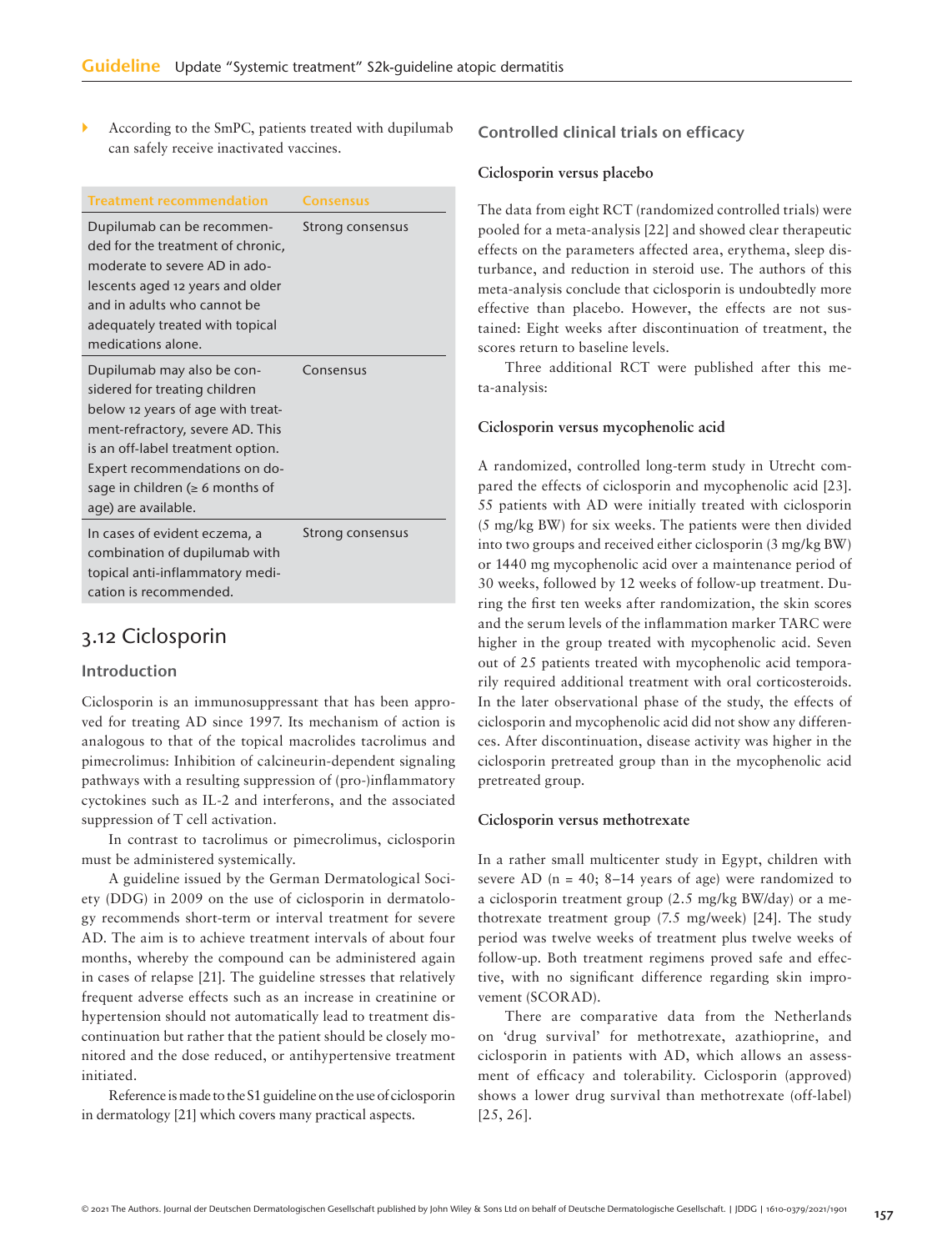### **Ciclosporin versus prednisolone**

In view of the fact that in 'real life', many AD patients do receive oral corticosteroids over extended periods of time, a prospective study directly compared oral prednisolone with ciclosporin. Due to unstable disease progressions, the study was discontinued before the envisaged total number of 66 patients was reached. The evaluable data from 38 patients showed a trend in favor of better clinical efficacy of ciclosporin in AD [27].

### **Dosage of ciclosporin for AD treatment**

An RCT in 106 adult patients with severe AD tested a ciclosporin regimen independent of body weight [28]. Patients received a micro-emulsion of ciclosporin at either 150 mg/day or 300 mg/day; after this, the dose was reduced by 50 % and a follow-up examination was performed after eight weeks. The higher dose was more effective (reduction of the total symptom score [TSS], *P* < 0.5). In both groups, a subgroup of patients showed a response after two weeks. Due to more frequent increases in serum creatinine  $(P < 0.1)$ , however, the authors recommended initiating treatment with the lower dose (150 mg/day corresponded to 2.2 mg/kg BW/Tag, 300 mg/day corresponded to 4.2 mg/ kg BW/day).

### **Continuous versus intermittent treatment of AD in children and adolescents aged 2–16 years**

Repeated short-term treatment was compared with continuous treatment in a cohort of 40 children aged 2 to 16 years [29]. Both groups showed a significant improvement of clinical scores and quality of life, with no significant differences. Continuous treatment with ciclosporin, however, resulted in a more sustained improvement. Since repeated short-term treatment, which entails a lower cumulative dose of ciclosporin, was sufficiently successful in a number of patients, an individual approach was proposed.

A study from South Korea treated more than 60 patients (children and adults, age 9–68 years) over more than six months and carefully observed any adverse events with ciclosporin. The mean initial dose was  $2.7 \pm 0.9$  mg/kg BW/day. This treatment proved very effective with a reduction of the SCORAD skin score by more than 60 %; only one patient discontinued treatment because of renal dysfunction. Eight patients developed arterial hypertension which, however, was easily treated. The authors conclude that long-term treatment with ciclosporin is effective and safe [30].

Study data on drug survival indicate that reduced drug survival with ciclosporin is associated with a higher patient age, and increased drug survival is associated with medium to high initial doses  $(> 3.5-5.0 \text{ mg/kg BW/day})$  [26].

### **Ciclosporin versus UV therapy**

An open, ramdomized multicenter study compared two parallel groups with 36 patients each [31]. Patients received eight-week treatment cycles with either ciclosporin or UVA (up to 16 J/cm<sup>2</sup>)/UVB (up to 0.26 J/cm<sup>2</sup>) treatment (two to three sessions per week). Over a period of one year, patients in the ciclosporin group experienced significantly more days of remission than those in the UVA/UVB group.

### **Galenics of ciclosporin**

One study [32] compared ciclosporin micro-emulsion with an older galenic formulation. Initially, the micro-emulsion acted faster and showed higher efficacy. After eight weeks, both formulations were equally effective.

#### Adverse events, safety profile

Careful monitoring of blood pressure and renal function parameters are essential for patients taking ciclosporin, since this drug may cause both structural and functional kidney damage. The risk of nephrotoxicity is increased if dosage exceeds 5 mg/kg BW, in cases of increased serum creatinine, in older patients, and with long-term treatment.

Another study documented new infections in 101 AD patients treated with ciclosporin and compared them with a control group of the same size. Surprisingly, the incidence of infections tended to be lower in the ciclosporin group. Eczema herpeticatum as the most frequent infectious disease was not increased in the ciclosporin group [33].

Treatment with ciclosporin for severe AD is relatively safe. However, according to the guidelines, regular monitoring of renal function and hypertension as well as other parameters is essential. The original version of the S2k guideline on AD recommends induction treatment with an effective dose of 2.5–5 mg/kg BW/day until good overall improvement of the dermatosis has been achieved (strongest positive recommendation [1]), followed by a step-wise dose reduction. After therapeutic response, the dose can be reduced to the individual maintenance dose every two weeks (around 0.5–1.0 mg/kg BW/day). Even though long-term treatment is basically safe, intermittent treatment is recommended if the skin disease responds well to minimise the risk of adverse events with this immunosuppressant. Abrupt discontinuation is possible without the risk of rebound effects, but for practical reasons, the AWMF-S1 guideline [21] recommends a step-wise dose reduction.

### Summarized assessment

Randomized controlled trials (RCT) with ciclosporin versus placebo show a clear therapeutic effect of ciclosporin.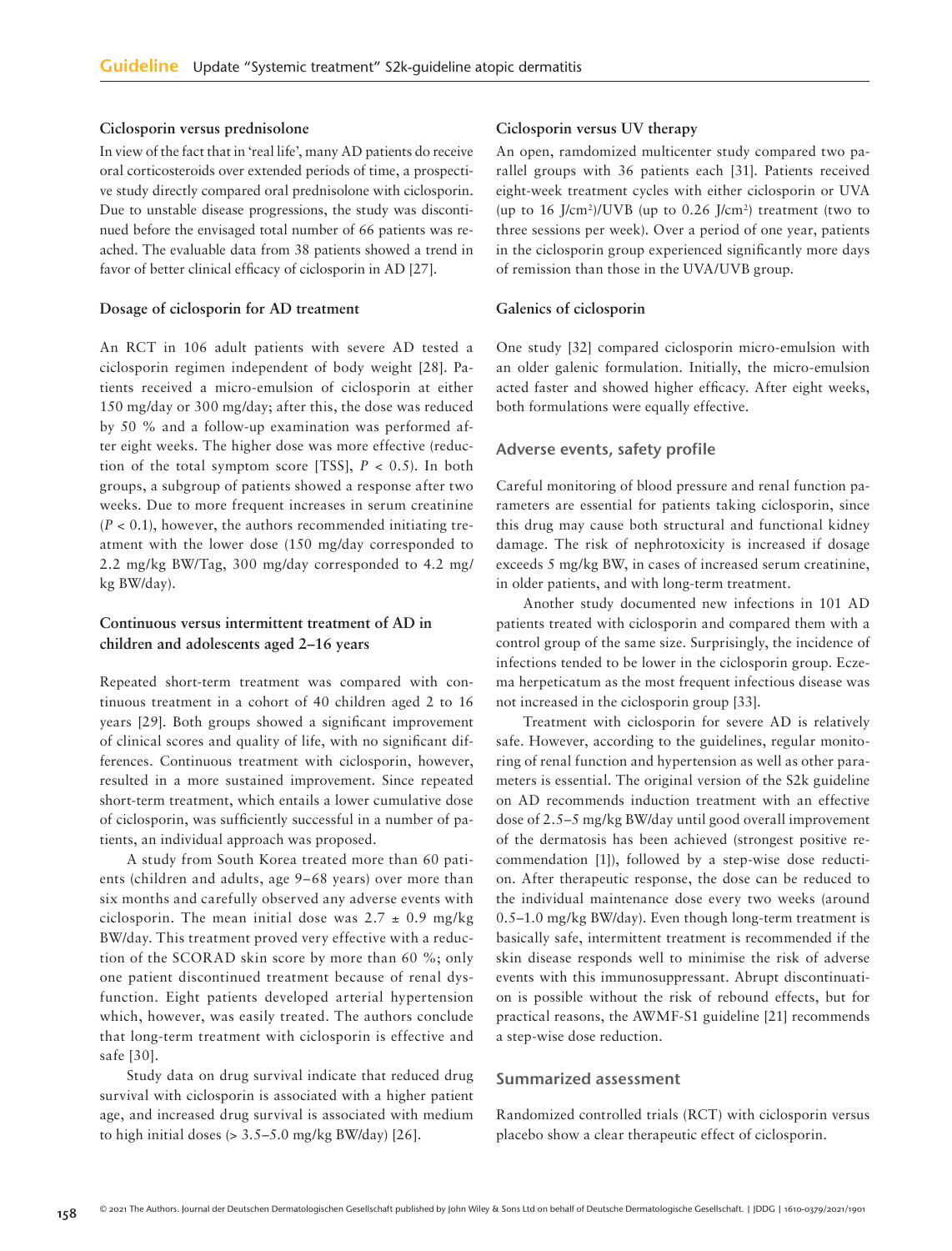Treatment duration depends on success and tolerability. Short-term intermittent therapy is an option where ciclosporin doses are reduced in a step-wise manner once sufficient improvement has been achieved. If long-term treatment is indicated (especially in cases of increased relapse frequency) continuous treatment should be administered with the lowest individually effective dose.

Due to the spectrum of adverse events, long-term treatment with ciclosporin is not helpful in AD. If the therapeutic response is good, interruption of treatment after 4–6 months is recommended. Tentative discontinuation should be performed after two years at most [21].

Attempting to increase long-term safety by reducing the dose will compromise efficacy and is not recommended.

Ciclosporin micro-emulsion offers the benefits of faster initiation of effects and increased initial efficacy which may be an advantage in short-term treatments.

Ciclosporin is also effective in children and adolescents with AD. Short-term intermittent treatment is associated with lower cumulative ciclosporin doses and is sufficiently effective in many patients, thus an individual regimen is recommended for this (off label) indication.

Intermittent ciclosporin treatment over a period of one year is more effective than intermittent UVA/UVB therapy with two to three sessions per week.

Regular monitoring of renal function is essential, especially with long-term treatment. Up to 50 % of patients on long-term ciclosporin therapy will show an increase in serum creatinine of > 30 %; this is usually dose-dependent and reversible after discontinuation. Ciclosporin treatment can be discontinued abruptly without the risk of rebound effects. In some cases, however, step-wise reduction (tapering off) may delay a rapid relapse.

The results presented by Haeck et al. [23] indicate a basically equal efficacy of mycophenolic acid and ciclosporin. Mycophenolic acid displays slower but more sustained action; it has, however, not been approved for treatment of AD (or other dermatoses).

Based on its approval status, ciclosporin can be used as a first line treatment for AD if systemic treatment is indicated.

According to our current state of knowledge, the risk-benefit ratio for ciclosporin is inferior to dupilumab, due to its wellknown nephrotoxicity, hypertensive side effects, increased risk of infection, and risk of carcinogenicity in long-term treatment.

When treating AD with ciclosporin, determination of ciclosporin trough levels is unnecessary and is thus not recommended. Vaccination with live attenuated vaccines should be avoided during ciclosporin treatment (SmPC Ciclosporin dura soft capsules, updated July 2019).

| <b>Treatment recommendation</b>   | <b>Consensus</b> |
|-----------------------------------|------------------|
| Ciclosporin may be considered for | Strong consensus |
| short to medium-term treatment of |                  |
| chronic, severe AD in adults.     |                  |

| When using ciclosporin for AD, the<br>individual, expected risk-benefit ratio<br>needs to be evaluated in comparison<br>to possible therapeutic alternatives.                                                                                                                                                                                                                                               | Strong consensus |
|-------------------------------------------------------------------------------------------------------------------------------------------------------------------------------------------------------------------------------------------------------------------------------------------------------------------------------------------------------------------------------------------------------------|------------------|
| An initial dose of 2.5-5 mg/kg BW/day<br>in two single doses is recommended.                                                                                                                                                                                                                                                                                                                                | Strong consensus |
| Induction treatment is recommended<br>for AD. The effective dose between<br>2.5-5 mg/kg BW/day should be main-<br>tained until a marked improvement<br>has been achieved. Subsequently,<br>step-wise dose reduction is recom-<br>mended. After response, dose reduc-<br>tion every two weeks (by 0.5-1.0 mg/<br>kg BW/day) can be recommended<br>until the individual maintenance dose<br>has been reached. | Strong consensus |
| Before initiation of treatment, the<br>patient must be examined especially<br>with regard to blood pressure and<br>renal function.                                                                                                                                                                                                                                                                          | Strong consensus |
| If the response is good, treatment<br>interruption after $4-6$ months is<br>recommended.                                                                                                                                                                                                                                                                                                                    | Strong consensus |
| For severe AD, treatment over a<br>period of more than six months may<br>be considered if well tolerated.                                                                                                                                                                                                                                                                                                   | Strong consensus |
| Ciclosporin may also be considered<br>as a treatment option for children and<br>adolescents with treatment refracto-<br>ry, severe AD (off-label use < 16 years<br>of age).                                                                                                                                                                                                                                 | Strong consensus |
| Due to the increased risk of skin<br>cancer, ciclosporin treatment for<br>AD should not be combined with<br>phototherapy.                                                                                                                                                                                                                                                                                   | Consensus        |
| Optimum UV protection is<br>recommended during ciclosporin<br>treatment.                                                                                                                                                                                                                                                                                                                                    | Strong consensus |

# 3.13–3.16 Anti-inflammatory drugs that have not been approved for AD treatment

### 3.13 Azathioprine

Azathioprine has been used for many years in Anglo-American countries to treat AD in adult patients.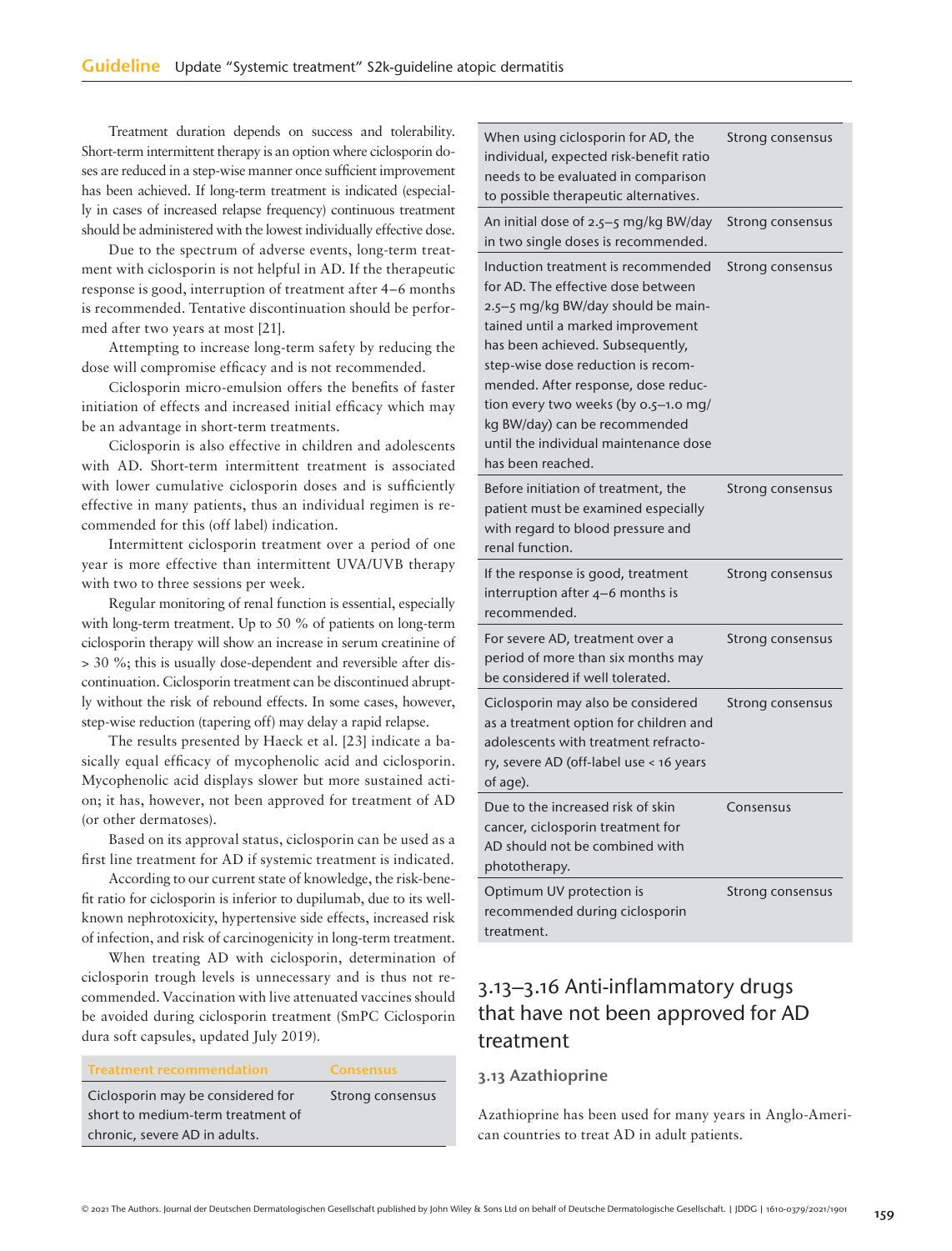### (Controlled) clinical trials on efficacy

37 patients aged 17 to 73 years were studied in a randomized clinical trial with crossover design [34]. The drop-out rate was high (16 patients), with 12 patients dropping out during azathioprine treatment and four during placebo treatment. Each of the study periods lasted for three months; azathioprine dosage was 2.5 mg/kg BW/day. The '*Six Area, Six Sign Atopic Dermatitis'* skin score (SASSAD) decreased by 26 % during azathioprine treatment and by 3 % during placebo treatment (*P* < 0.01). Pruritus, sleep disturbances, and fatigue showed significant improvement during active treatment but not during placebo treatment.

In another double-blind, placebo-controlled study in an outpatient setting [35], 63 patients with active AD were studied in parallel groups. 42 patients received azathioprine and 21 patients received placebo over a period of twelve weeks. After the initiation phase, the maintenance dose depended on the existence of a thiopurin methyltransferase (TPMT) polymorphism. This key factor serves for the identification of azathioprine-induced myelotoxicity. Patients with normal TPMT activity received a maintenance dose of 2.5 mg/kg BW azathioprine, while patients with reduced TPMT activity (heterozygous phenotype) received a maintenance dose of 1.0 mg/kg BW. In general, this study found a clear therapeutic effect of azathioprine in both patient subgroups (decrease of disease activity over a period of twelve weeks by 37 % in the treatment group versus 20 % in the placebo group). None of the patients displayed any signs of myelotoxicity.

A retrospective study in a total of 48 children and adolescents (age 6–16) with severe AD found a very good response in 28 patients and a good response in 13 patients treated over a period of three months. Seven children showed no or hardly any response. None of the patients developed neutropenia during the treatment period. TPMT activity had been investigated in all patients before initiation of treatment. The initial therapeutic dose was 2 mg/kg BW/day; in 14 patients this was increased to 3 mg/kg BW/day during the treatment phase due to insufficient therapeutic response. The mean duration until a treatment response occurred was four weeks [36].

A systematic review published in 2011 [37] evaluated 43 articles investigating the effects of azathioprine in AD. The authors conclude that there is substantial evidence in support of a moderate therapeutic effect of azathioprine in AD. Assessment of thiopurin methyltransferase (TPMT) activity is recommended to predict azathioprine myelotoxicity.

One case report describes life-threatening myelotoxicity after azathioprine treatment of AD in a patient with normal TPMT activity [38].

Hon et al. published a retrospective analysis of 17 cases where azathioprine (mean dose 1.2–3.5 mg/kg BW/day) had been used in children and young adults (age 9.3 to 22.1 years) for treatment of refractory AD [39]. Significant improvement of the skin was observed after both three months and six months. In one female patient, azathioprine treatment did not result in sufficient treatment success and was discontinued after four months. In this study, female patients showed better efficacy after six months of treatment.

In a more recent study, twelve children with severe AD were treated with azathioprine and followed-up prospectively [40]. The children and adolescents were between two and 18 years of age and had moderate to severe AD with a SCORAD index of > 25. Patients with normal TPMT activity received 2.5 mg/kg BW/day. Eleven out of twelve patients showed a marked clinical improvement.

#### **Azathioprine versus mycophenolate mofetil**

A retrospective analysis of 28 pediatric patients with AD from North Carolina, USA, compared the treatment effects and adverse effects of azathioprine and mycophenolate mofetil using structured telephone interviews. Altogether, 28 patients were treated with azathioprine, and 12 patients with mycophenolate mofetil. In both groups, more than 60 % reported a clear improvement. The proportion of cutaneous infections was the same in both groups, but abnormal laboratory values were more frequently observed in patients treated with azathioprine [41].

#### **Azathioprine versus methotrexate and ciclosporin**

Comparative data from the Netherlands are available on drug survival in AD patients with methotrexate, azathioprine, and ciclosporin; this allows an evaluation of efficacy and tolerability. Azathioprine (not approved) and ciclosporin (approved) have lower drug survival than methotrexate (not approved) [25, 26].

#### Adverse events, safety profile

Berth-Jones et al. concluded that azathioprine is an effective and useful compound for treating severe AD but that the rate of adverse events is comparatively high [34]. Especially leukocytes and hepatic enzymes need to be monitored during treatment. The list of adverse events states that especially the high dose resulted in gastrointestinal problems in 14 patients; leukopenia was observed in two patients, and altered hepatic enzymes in eight patients.

#### Summary assessment

Azathioprine is appropriate for treating severe AD.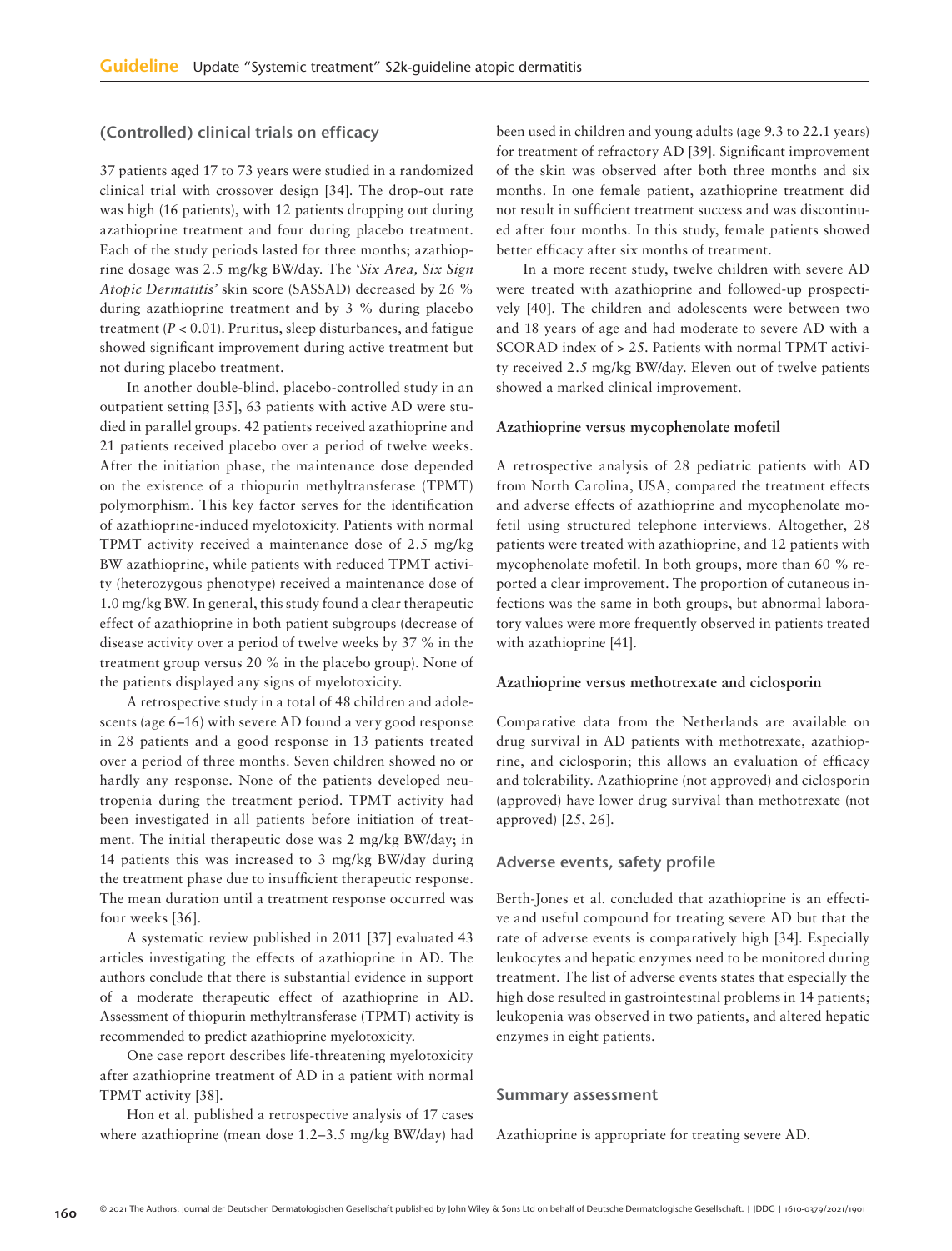| <b>Treatment recommendation</b>                                                                                                                                                                                                                                                      | <b>Consensus</b>    |
|--------------------------------------------------------------------------------------------------------------------------------------------------------------------------------------------------------------------------------------------------------------------------------------|---------------------|
| Azathioprine (off-label) may be<br>considered for treating chro-<br>nic, severe AD if dupilumab or<br>ciclosporin are ineffective or<br>contraindicated.                                                                                                                             | Majority consensus* |
| Assessment of the enzyme thio-<br>purin methyltransferase (TPMT)<br>before initiation of treatment is<br>recommended so the dose can<br>be reduced to decrease the risk<br>of bone marrow toxicity. Doses<br>of 1-3 mg/kg BW/day are recom-<br>mended depending on TPMT<br>activity. | Consensus           |
| Regardless, the dose of aza-<br>thioprine must be reduced<br>to one-quarter of the normal<br>dose if the patient receives<br>concomitant medication with<br>xanthine oxidase inhibitors such<br>as allopurinol, oxipurinol, or<br>thiopurinol.                                       | Strong consensus    |
| Phototherapy during azathioprine<br>treatment is not recommended.                                                                                                                                                                                                                    | Strong consensus    |
| Optimal UV protection is recom-<br>mended during azathioprine                                                                                                                                                                                                                        | Strong consensus    |

treatment.

\*Some dissenters stated that using azathioprine (off-label) was equivalent to ciclosporin (approved).

# 3.14 Mycophenolate mofetil

Mycophenolate mofetil (MMF) is an immunosuppressant approved for treating nephritis associated with systemic lupus erythematosus and in the context of transplantation.

### Controlled clinical trials on efficacy

There are no randomized, controlled clinical trials on mycophenolate mofetil treatment for AD.

There are, however, a number of positive case reports as well as positive clinical studies with open-label designs:

- Benez et al. [42]: MMF dosage 2 g/day for month 1–5, 1 g/day month 6–16 resp. 2 g/day for twelve months,
- Grundmann-Kollmann et al. [43]: MMF dosage 2 g/day for two and four weeks, respectively,
- Grundmann-Kollmann et al. [44]: MMF dosage 2 × 1 g/ day for week  $1-4$ ,  $2 \times 500$  mg/day for week  $5-8$ ,
- Hansen et al. [45]: MMF dosage  $2 \times 1$  g/day for twelve weeks,
- Neuber et al. [46]: MMF dosage 1 g/day in week 1, 2 g/ day for week 2–12.

A number of open-label observational studies have found mycophenolate mofetil to be effective for AD in adult patients. A retrospective analysis from New York described 14 children who were treated with mycophenolate mofetil [47]. Eight of these children showed a complete or more than 95 % healing of eczematous lesions during the treatment period, while another five showed marked improvement. The maximum effects developed slowly (after a treatment duration of nine weeks on average). The doses used were generally low (between 30 and 50 mg/kg BW), and the patients showed no severe adverse events.

In a case series published in 2009, adult patients  $(n = 10)$ with severe AD received 720 mg mycophenolic acid twice a day over a period of six months. Mycophenolic acid is the active substance of mycophenolate mofetil, which is hydrolyzed into the active compound mycophenolic acid in the stomach. All patients had previously been treated with other oral immunosuppressants which had been discontinued due to adverse events or lack of effect. Mycophenolic acid proved to be effective in reducing eczema scores and in improving in-vitro parameters indicative of allergic inflammation. However, use of topical glucocorticosteroids could not be reduced during the six month course of the study. No drop-outs were documented, and there were no relevant adverse events [48].

In an investigator-blinded, randomized, controlled trial, mycophenolate mofetil (enteric-coated mycophenolate sodium, EC-MPS) was compared with ciclosporin in fifty-five adult patients with severe AD [23]. After a six-week initiation phase with ciclosporin (5 mg/kg BW), patients received either ciclosporin (3 mg/kg BW) or EC-MPS (1440 mg) over a maintenance period of 30 weeks. This was followed by a twelve-week follow-up period. Both compounds showed equal efficacy during the maintenance phase, even though clinical improvement was observed comparatively later in the EC-MPS group. After discontinuation of treatment, the effect of EC-MPS was sustained for a longer period of time [23].

### Other study data

Blood levels of mycophenolic acid vary greatly. Low blood levels and increased enzyme activity are correlated with the presence of UGT1A9 polymorphisms. In a retrospective study from Utrecht, 65 adult patients with AD who had been treated with mycophenolic acid were classified as 'responders' or 'non-responders' to mycophenolic acid treatment [49]. UGT1A9 polymorphisms were investigated via PCR. The 'non-responder' group comprised a significantly higher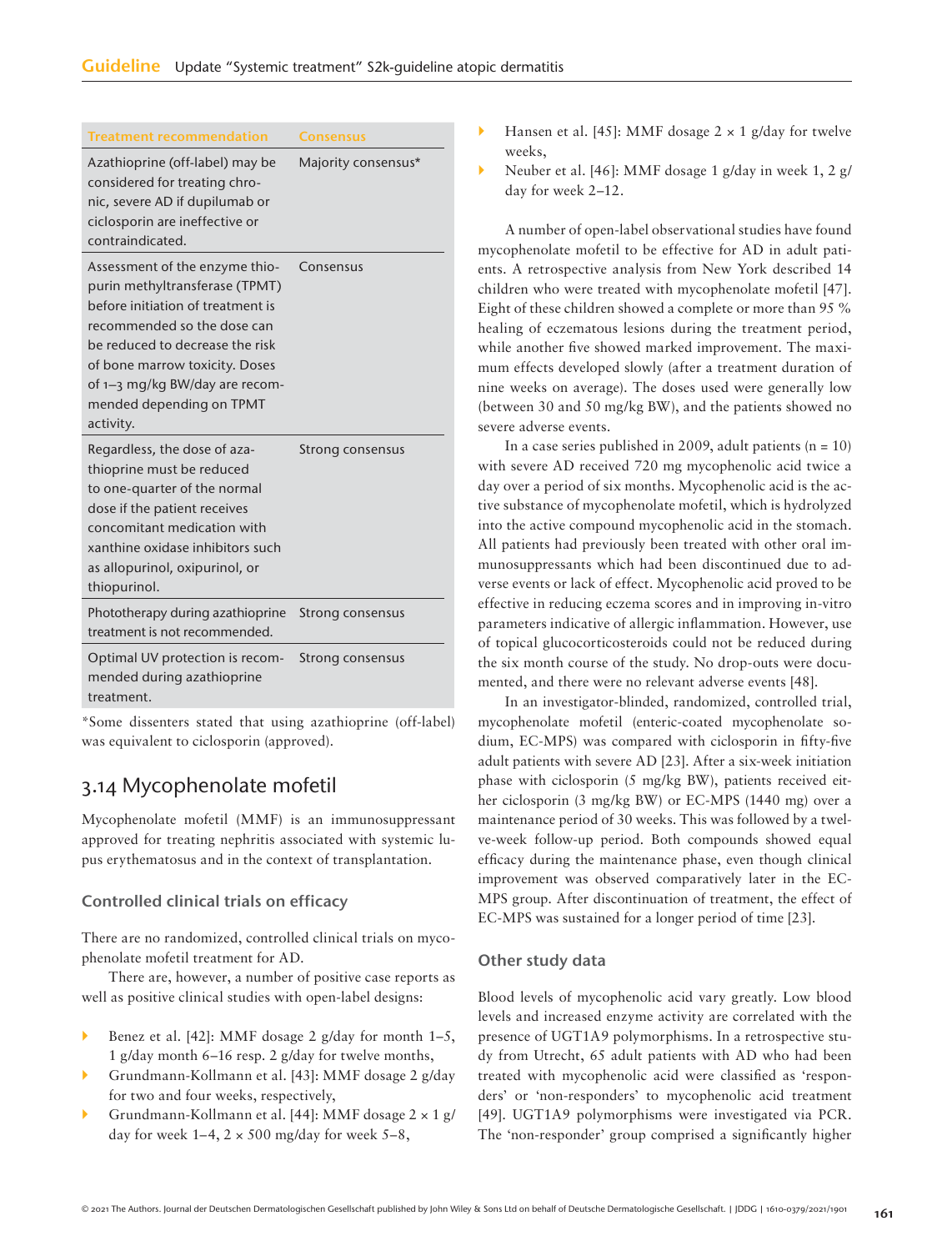proportion of patients with UGT1A9- polymorphism, and vice versa, 86 % of all patients with UGT1A9 polymorphisms were 'non-responders'. Binary logistic regression analysis showed odds ratios of 8.65 (95 % confidence interval [CI] 0.93–80.17) for the risk 'Non-responder to mycophenolic acid'.

### Adverse events, safety profile

"Dear healthcare provider" letters (DHCP) for both mycophenolic acid and mycophenolate mofetil state that the compounds are strongly teratogenic in humans and thus increase the rates of miscarriage and congenital malformation when used during pregnancy. The compounds are contraindicated for women of reproductive age who are not using a highly effective method of contraception. Treatment should not be initiated in this population without a pregnancy test, so inadvertent use during pregnancy can be avoided. The compound is also contraindicated during lactation. Effective contraception must be used not only during treatment but also for six weeks after discontinuation. As a precaution, sexually active men are advised to use condoms during treatment and for at least 90 days after discontinuation. It is also recommended that female partners of men who are treated with the compound should use effective contraception during treatment and for 90 days after the last dose.

Gastrointestinal complaints, especially nausea and diarrhea, are the most common adverse events with MMF. Leukocyte and thrombocyte counts may also decrease. However, the gastrointestinal complaints usually occur at an early stage of treatment and often subsides over the course of therapy.

#### Summarized assessment

Positive clinical case reports and positive open-label clinical studies suggest that MMF may be effective in AD.

Similar to methotrexate, off-label use of mycophenolate mofetil is a therapeutic alternative for severe AD.

| <b>Treatment recommendation</b>        | Consensus        |
|----------------------------------------|------------------|
| Mycophenolate mofetil may be           | Consensus        |
| considered in individual (off-label)   |                  |
| cases for treating chronic, severe AD, |                  |
| especially for maintenance therapy.    |                  |
| Mycophenolate mofetil is contraindi-   | Strong consensus |
| cated in women and men who desire      |                  |
| to have a child. The SmPC should be    |                  |
| consulted for recommendations on       |                  |
| contraception also beyond 90 days      |                  |
| after treatment discontinuation.       |                  |

## 3.15 Methotrexate

Methotrexate (MTX) is an immunosuppressant and is frequently used for treating psoriasis. Its use has not been established for AD.

### (Controlled) clinical trials on efficacy

### **Methotrexate in adults**

In an open-label study, Weatherhead et al. investigated twelve adult patients over a period of 24 weeks. MTX was administered in increasing doses, starting at 10 mg per week and increasing by 2.5 mg per week until clinical efficacy was achieved [50]. After 24 weeks, the SASSAD skin score had improved by 52 %. The median dose was 15 mg MTX per week. Nine patients showed sustained improvement even twelve weeks after discontinuation.

An open-label study published in 2008 was the first to report on the efficacy of methotrexate in a case series. In a subsequent study in Israel, nine patients with AD or 'idiopathic eczema' were treated with once-weekly oral doses of 10–20 mg methotrexate [51]. Skin improvement was observed in all patients after only three to seven days. Six out of nine patients showed complete remission after three months of treatment, the other three patients showed a strong improvement.

A retrospective analysis assessed the data of 20 adult patients with moderate to severe AD who were treated with oral (10–25 mg) or intramuscular methotrexate (plus folic acid, 5 mg once a week) over a period of 8–12 weeks. These patients had previously shown no response to topical glucocorticosteroids, antihistamines, and 'second line' treatments [52]. After two weeks to three months, 16 out of 20 patients showed an improvement in both their skin (SCORAD score) and quality of life (DLQI). Three out of five patients who had developed increased liver enzymes during therapy had to discontinue treatment. One patient developed peripheral neuropathy which resolved after discontinuation.

### **Methotrexate in children**

A retrospective study analyzed data from 47 Irish children who received methotrexate for AD [53]. After a single challenge application with 5 mg MTX, the children received 0.3–0.5 mg/kg BW once a week. Due to the slow onset of effects, only children who had been treated with MTX for at least three months were included in the evaluation. The global skin score IGA decreased from 4.25 to 2.8 points after 3–5 months of treatment, and further to 1.9 points in patients who were treated for more than ten months. Along with the skin scores, indicators for quality of life also improved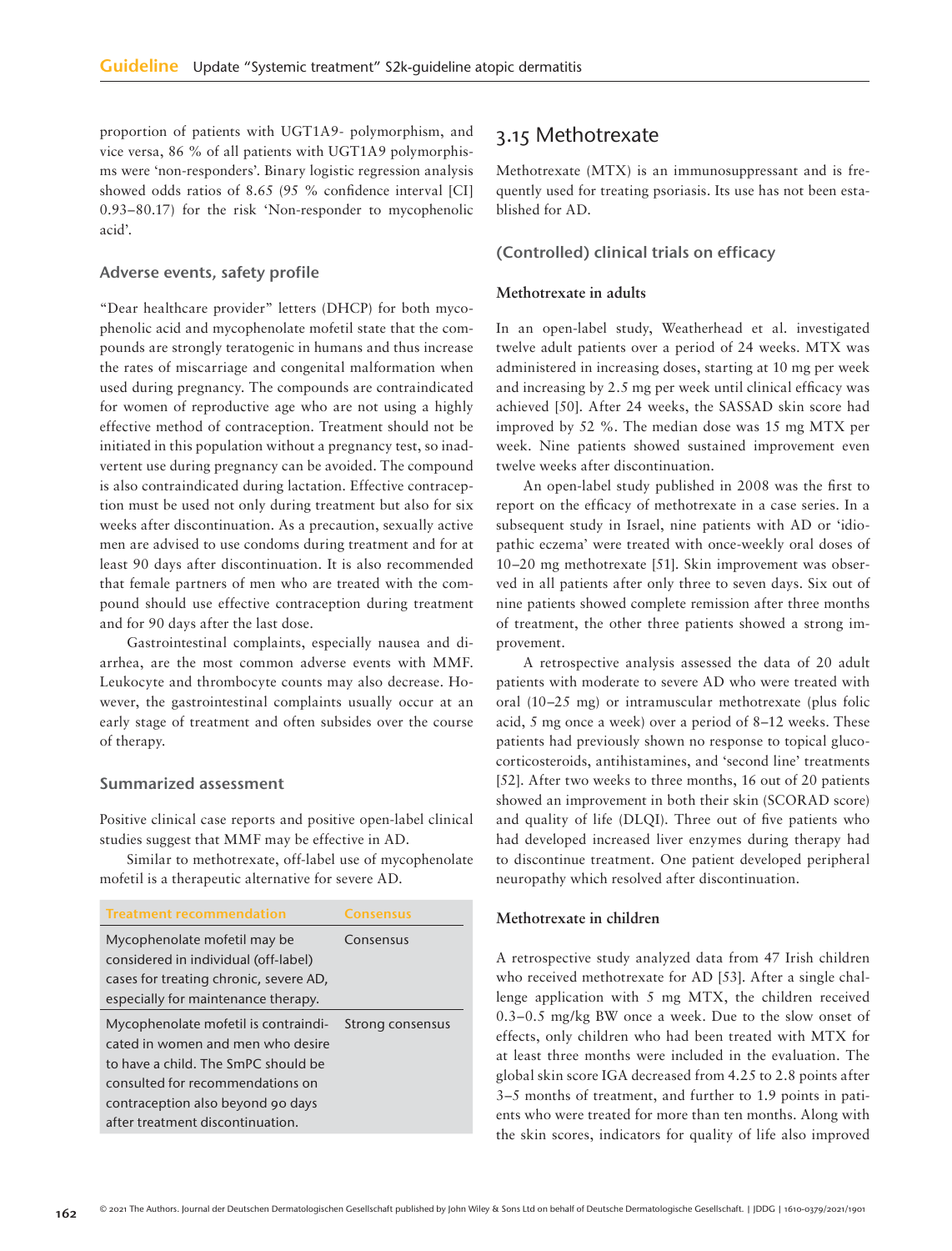over time. Treatment was well tolerated, and thus the authors conclude that MTX constitutes a safe and effective treatment option for children with severe AD.

#### **Methotrexate versus azathioprine**

In a randomized study, 42 adult patients with severe AD were treated with either methotrexate (10–22.5 mg/week) or with azathioprine (1.5–2.5 mg/kg BW/day) for 12 weeks, with a follow-up period of another twelve weeks. Investigators assessing the skin scores were 'blinded' as to the treatment used. Clinical effects were comparable: After twelve weeks, the skin score had improved by 42 % on average with methotrexate and by 39 % with azathioprine. There was also no difference in the rates of adverse events [54].

There are comparative data from the Netherlands on drug survival for methotrexate, azathioprine, and ciclosporin in AD patients; this allows an evaluation of efficacy and tolerability. Methotrexate (not approved) shows better drug survival than ciclosporin (approved) and azathioprine (not approved) [25, 26].

### Summarized assessment

An open-label study indicated that MTX may be effective for AD. The SmPC should be consulted for contra-indications (especially pregnancy; desire for having children [also in men], kidney and liver damage).

| <b>Treatment recommendation</b>     | <b>Consensus</b> |
|-------------------------------------|------------------|
| The use of methotrexate (off-label) | Strong consensus |
| may be considered for long-term     |                  |
| treatment of chronic, severe AD.    |                  |

# 3.16 Alitretinoin

Alitretinoin is approved for treating chronic hand eczema and is particularly effective in hyperkeratotic forms. In a case series, six adult patients with AD were treated with 30 mg alitretinoin over a period of twelve weeks, in addition to topical treatments such as prednicarbate, mometasone, or tacrolimus, which had not been sufficiently effective when used alone [55]. This treatment resulted in a marked improvement of both palmar and extrapalmar lesions. Skin scores improved by > 50 % altogether; none of the patients complained of dry skin. Three out of six patients reported headaches. In this open-label case series with six patients, alitretinoin was well tolerated. It has potential value in treatment of atopic hand eczema, based on previously conducted controlled trials and on this observational study. Controlled trials will be required to exclude a placebo effect regarding the improvement of extrapalmar skin lesions.

| <b>Treatment recommendation</b>    | <b>Consensus</b> |
|------------------------------------|------------------|
| Treatment of hand eczema with      | Strong consensus |
| altretinoin (off-label) within the |                  |
| framework of the approved          |                  |
| indication may also be considered  |                  |
| in cases of concomitant AD.        |                  |
| In cases of atopic hand eczema,    | Strong consensus |
| alitretinoin may be considered as  |                  |
| systemic treatment.                |                  |

# 3.17 Available biologicals not approved for treating atopic dermatitis

### Monoclonal anti-IgE antibodies

Anti-IgE (omalizumab) is approved for treating allergic bronchial asthma and severe urticaria.

### Controlled clinical trials on efficacy

Krathen et al. (2005) treated three patients with omalizumab over a period of four months. In this case series, no effect on AD was observed [56].

In a case series of five patients, Vigo et al. (2006) did observe clinical effects, some quite marked, on AD [57].

At this point in time, it is unclear whether the therapeutic effect in the latter case series may be connected to the overall somewhat lower levels of total IgE. In both case series, the dose of omalizumab was much lower than the dose recommended for allergic bronchial asthma. The total IgE concentration in serum of the AD patients was so high that dose-adapted use of omalizumab was impossible.

Belloni et al. have published another case series with eleven patients treated with the anti-IgE antibody omalizumab [58]. About half of the patients showed an improvement, in some cases very marked, when treated with this antibody at doses below those recommended for allergic bronchial asthma. Predictive parameters for a possible response of AD patients to omalizumab could not be determined.

A controlled trial published in Vienna compared omalizumab to placebo over a period of 16 weeks in 20 patients with extrinsic AD [59]. Immunological parameters showed that omalizumab has effects on IgE receptors in both blood and skin. Clinically, however, administration of this antibody did not result in improvement of eczema scores but only to occasional improvements of atopy patch test reactions. The authors drew the tentative conclusion that therapeutic effects may be possible in delayed reactions.

In a case series, four patients were treated with omalizumab in combination with intravenous immunoglobulins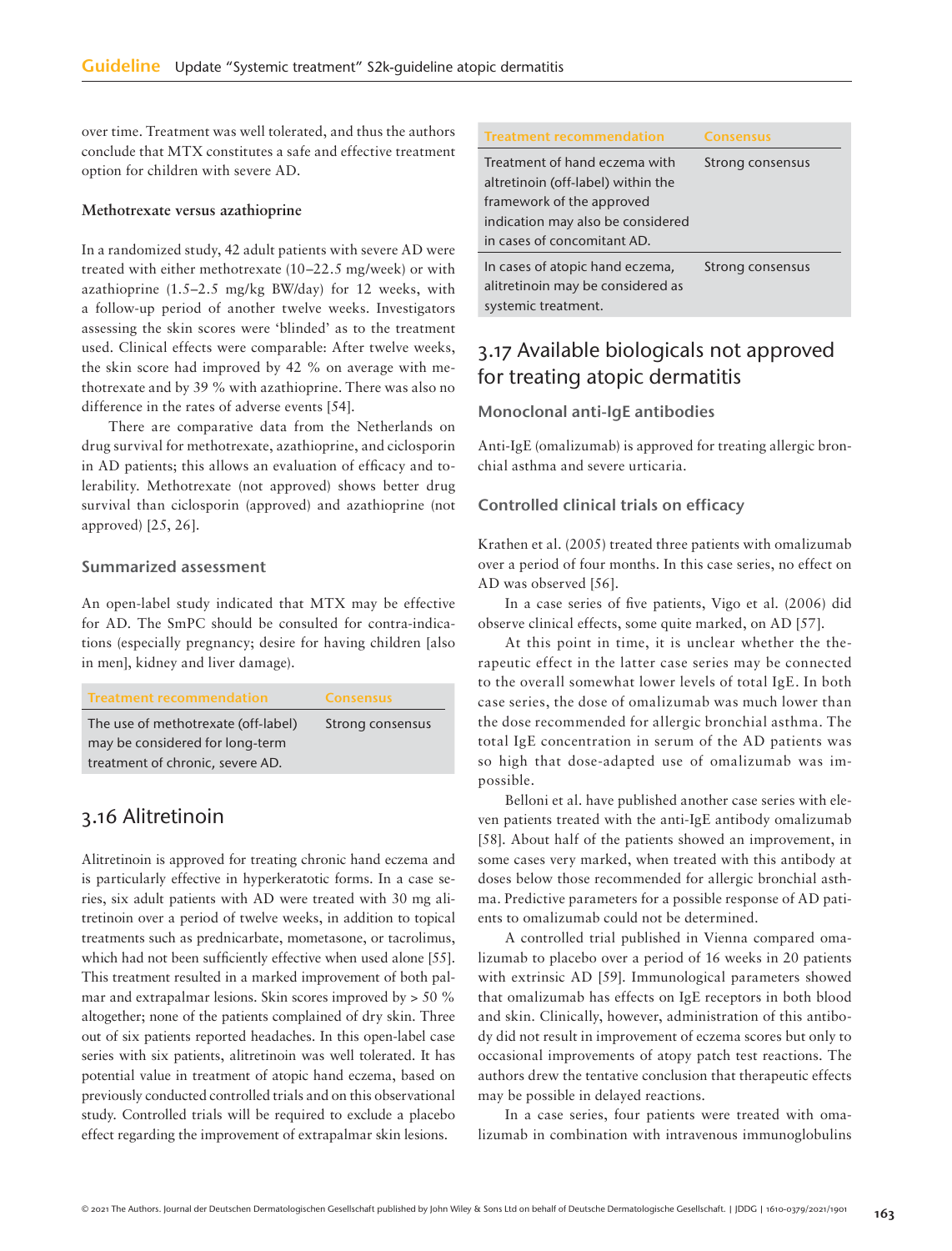(IVIG). 300 mg omalizumab were administered subcutaneously together with 10 g IVIG i.v. After only six weeks, the skin condition in three out of four patients had improved by more than 50 % [60].

#### Summarized assessment

Omalizumab does not have any proven effect on AD; positive effects derive from case reports.

| <b>Treatment recommendation</b>    | <b>Consensus</b> |
|------------------------------------|------------------|
| Treatment of AD with omalizumab is | Strong consensus |
| not recommended.                   |                  |

### Ustekinumab

Ustekinumab is approved for treating psoriasis, psoriasis arthritis, and chronic inflammatory bowel disease. "Ustekinumab is recommended for induction therapy of moderate to severe psoriasis vulgaris if other treatment options have not resulted in sufficient therapeutic success, are not tolerated or are contraindicated" [61].

Eyerich et al. examined three patients who had simultaneous diagnoses of both AD and psoriasis [62]. Treating psoriatiform skin lesions with a TNFα inhibitor resulted in a resolution of the psoriatiform skin lesions while at the same time exacerbating eczema. However, treatment with ustekinumab, an anti-IL-12/IL-23 antibody, resulted in improvement of both the psoriasiform and the eczematous skin lesions.

A case series from Ireland reported on ten patients with severe AD, four of whom showed complete or near-complete healing with ustekinumab treatment [63].

In a larger, placebo-controlled trial from Japan, a total of 79 adult patients with AD were randomized into three groups: ustekinumab 45 mg, ustekinumab 90 mg, or placebo [64]. Changes in the EASI skin score after twelve weeks constituted the primary endpoint. The mean reduction of the skin scores in the three treatment arms was between 37.5 % and 39.8 % with no significant differences between the treatment groups and the placebo group. Other study parameters such as pruritus reduction, changes in quality of life, and changes in a global assessment score also showed no significant differences after twelve weeks.

A Phase II study in the USA treated 33 patients with moderate to severe AD with either ustekinumab or placebo [65]. A cross-over of treatment modalities was performed after 16 weeks; the last dose was administered after 20 weeks. Topical treatment with glucocorticoids was permitted. In this study, the proportion of patients who achieved a 50 % SCORAD reduction after 12, 16, and 20 weeks was higher in the treatment group than in the placebo group. However, this difference was not statistically significant. The profiles of inflammatory patterns determined during the treatment period did show a marked therapeutic effect of ustekinumab treatment on Th17 and Th2 cytokines. No clinically relevant adverse events were observed.

| <b>Treatment recommendation</b>            | <b>Consensus</b> |
|--------------------------------------------|------------------|
| Ustekinumab is not recommended for         | Strong consensus |
| treating AD as the sole indication. If     |                  |
| additional diagnoses such as psoriasis,    |                  |
| psoriasis arthritis, rheumatoid arthritis, |                  |
| or chronic-inflammatory bowel disease      |                  |
| are present as well, treatment with us-    |                  |
| tekinumab may be considered.               |                  |

# Other biologicals

Positive case reports have provided limited experience with rituximab, and tocilizumab in the treatment of AD.

#### Rituximab

In a pilot study with six patients, two intravenous applications of rituximab with an interval of two weeks resulted in a marked improvement of AD [66]. However, the mean skin score at baseline was only 30 (out of 107) SCORAD points in these patients, so it remains to be seen whether the treatment is also effective in severe AD. The small number of patients and the lack of a placebo group further limit the significance of this study. A case report published in 2010 described the successful treatment of a severely affected patient with this antibody [67]: After only one infusion, the lesions shrank from 80 % of the body surface to 5 % and she had no more relapses. Pregnancy was confirmed before the second planned infusion, 14 days after the first, resulting in the birth of twins by cesarean section at 36 weeks of an uncomplicated gravidity. At the time of publication, the two boys were eight months old and appeared healthy.

### Tocilizumab

Tocilizumab is an anti-IL-6 receptor antagonist that is approved (in combination with methotrexate) as third-line therapy for adult patients with moderate to severe active rheumatoid arthritis.

Tocilizumab was used successfully at a dose of 8 mg/kg BW once a month in three patients with severe, treatment refractory AD [68]. Within three to six months, the skin score improved by more than 80 % in two patients, and by 51 % in one patient. However, two out of three patients developed bacterial superinfection.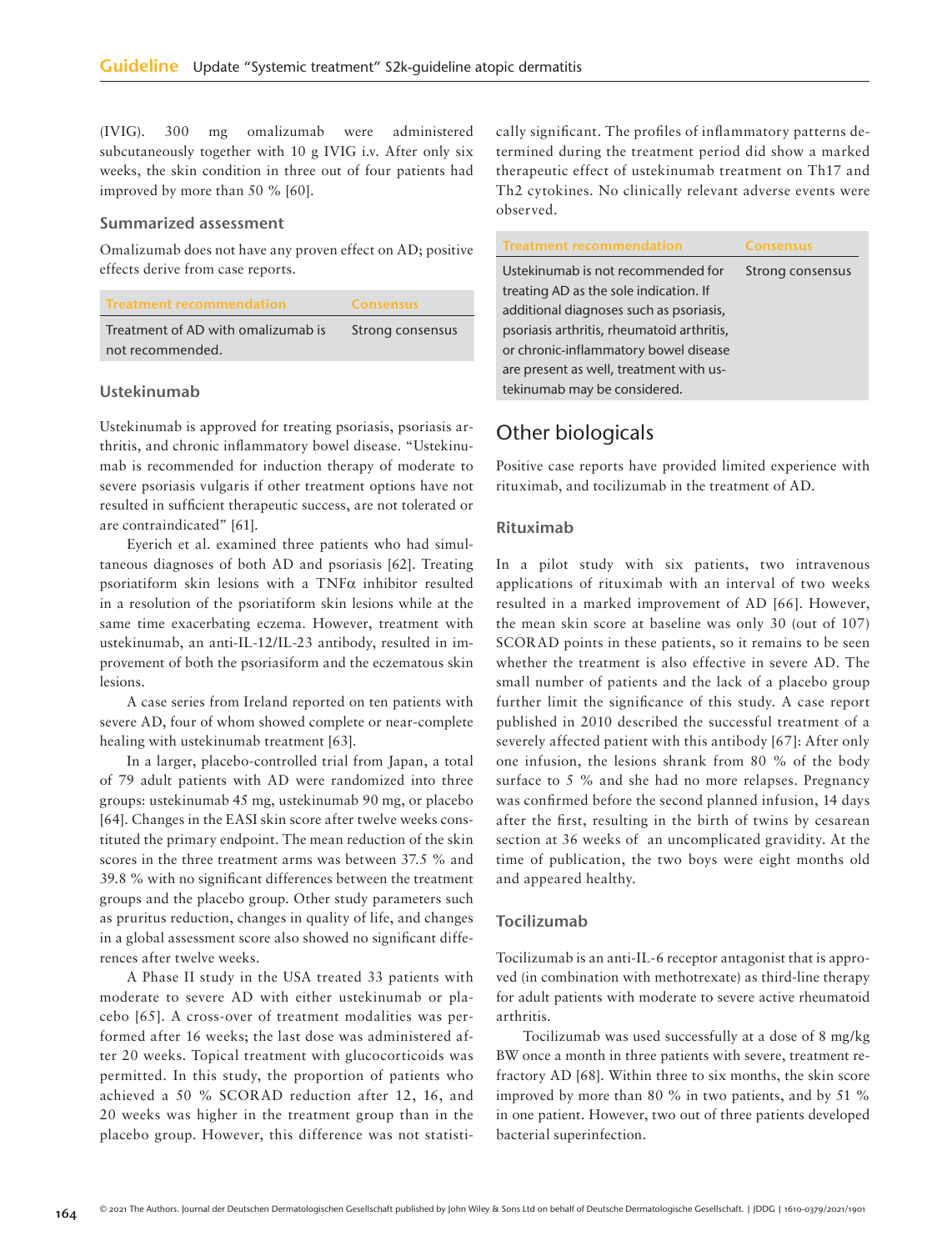| <b>Treatment recommendation</b>   | <b>Consensus</b> |
|-----------------------------------|------------------|
| Treatment of AD with rituximab or | Strong consensus |
| tocilizumab is not recommended.   |                  |

# 3.18 Apremilast

A topical phosphodiesterase (PDE)-4 inhibitor for treating AD is available in the USA but not in Europe. This summary only covers the data on systemic use of the PDE4 inhibitor, which is approved for treating psoriasis and psoriatic arthritis.

A case series published data on five patients treated off-label with apremilast, a PDE4 inhibitor approved for psoriasis. Four patients had chronic, severe AD, and one patient had atopy with severe eczema on the hands and feet [70]. The AD patients had previously been treated with other systemic drugs. Apremilast was dosed according to the recommendations for psoriasis. All patients reported a marked improvement in erythema, scaling, and dryness around the skin lesions within the first two to four weeks. The associated pruritus also improved, and the skin scores as determined by the investigator were reduced by about 75 %. The fifth patient (with hand and foot eczema) showed the best treatment success with healing of about 90 % of his skin lesions.

One case report was published on the use of apremilast in an eight-year-old boy [71]. His total IgE was 11 769 U/ml, with a relative proportion of eosinophils of 8 %. The patient had previously been treated with topical glucocorticosteroids, topical calcineurin inhibitors, systemic glucocorticosteroids, and mycophenolate mofetil, all without satisfactory improvement of his skin lesions. Treatment with omalizumab (used for concomitant severe bronchial asthma) also had not improved his skin lesions. Apremilast was dosed at 30 mg/day. The compound led to a rapid and marked reduction of pruritus within two weeks and to improvement of the inflammatory lesions on his trunk.

A prospective trial investigated the use of apremilast in comparison with placebo in AD (https://clinicialtrials.gov), but the results have not yet been published.

| <b>Treatment recommendation</b>    | <b>Consensus</b> |
|------------------------------------|------------------|
| Treatment of AD with apremilast is | Strong consensus |
| not recommended.                   |                  |

# Note

Parts of the previous version of this guideline, from August 2020 published in 2008 [1, 69], were used in this update. Developments in system therapy for AD are currently progressing rapidly. Substances that are approved for the indication of atopic dermatitis after the consensus of this guideline chapter will be taken into account in a new update. New sections on scope, concept, case numbers, and results of published clinical studies were partially adapted from written versions of oral presentations (Werfel, Tagungshandbücher Derma Update 2009–2019).

# Acknowledgements

Open access funding enabled and organized by Projekt DEAL.

### Conflict of interest

Potential conflicts of interest are disclosed in the online version of this article on www.awmf.org, the webpage of the working group of medical-scientific professional societies (Arbeitsgemeinschaft medizinisch-wissenschaftlicher Fachgesellschaften).

#### Correspondence to

Prof. Dr. med. Thomas Werfel

Department for Immunodermatology and Experimental Allergology

Hospital for Dermatology, Allergology and Venereology Medical University Hannover

Carl-Neuberg-Straße 1 30625 Hannover

E-mail: werfel.thomas@mh-hannover.de; heratizadeh.annice@mh-hannover.de

#### References

- 1 Werfel T, Heratizadeh A, Aberer W et al. Leitlinie Neurodermitis [atopisches Ekzem; atopische Dermatitis]. J Dtsch Dermatol Ges 2016; 14: e1–e75.
- 2 Werfel T, Aberer W, Ahrens F et al. S2k Leitlinie Neurodermitis. AWMF online: AWMF Leitlinienregister Nr. 013/027. 2015.
- 3 Augustin M, Werfel T, von Kiedrowski R. Checkliste: Indikationsstellung zur Systemtherapie der Neurodermitis bei Erwachsenen. 2018. Available from: https://www.teledermatologikum.de/wp-content/uploads/AtopiTool-Checkliste-AM-Therapie-Neurodermitis.pdf, 2018 [Last accessed September 16, 2020].
- 4 Fachinformation Dupixent 300 mg Injektionslösung in einer Fertigspritze. Oktober 2019.
- 5 Fachinformation Dupixent 200 mg Injektionslösung in einer Fertigspritze. Oktober 2019.
- 6 Thaci D, Simpson EL, Beck LA et al. Efficacy and safety of dupilumab in adults with moderate-to-severe atopic dermatitis inadequately controlled by topical treatments: a randomised, placebo-controlled, dose-ranging phase 2b trial. Lancet (London, England). 2016; 387: 40–52.
- 7 Simpson EL, Gadkari A, Worm M et al. Dupilumab therapy provides clinically meaningful improvement in patientreported outcomes (PROs): A phase IIb, randomized,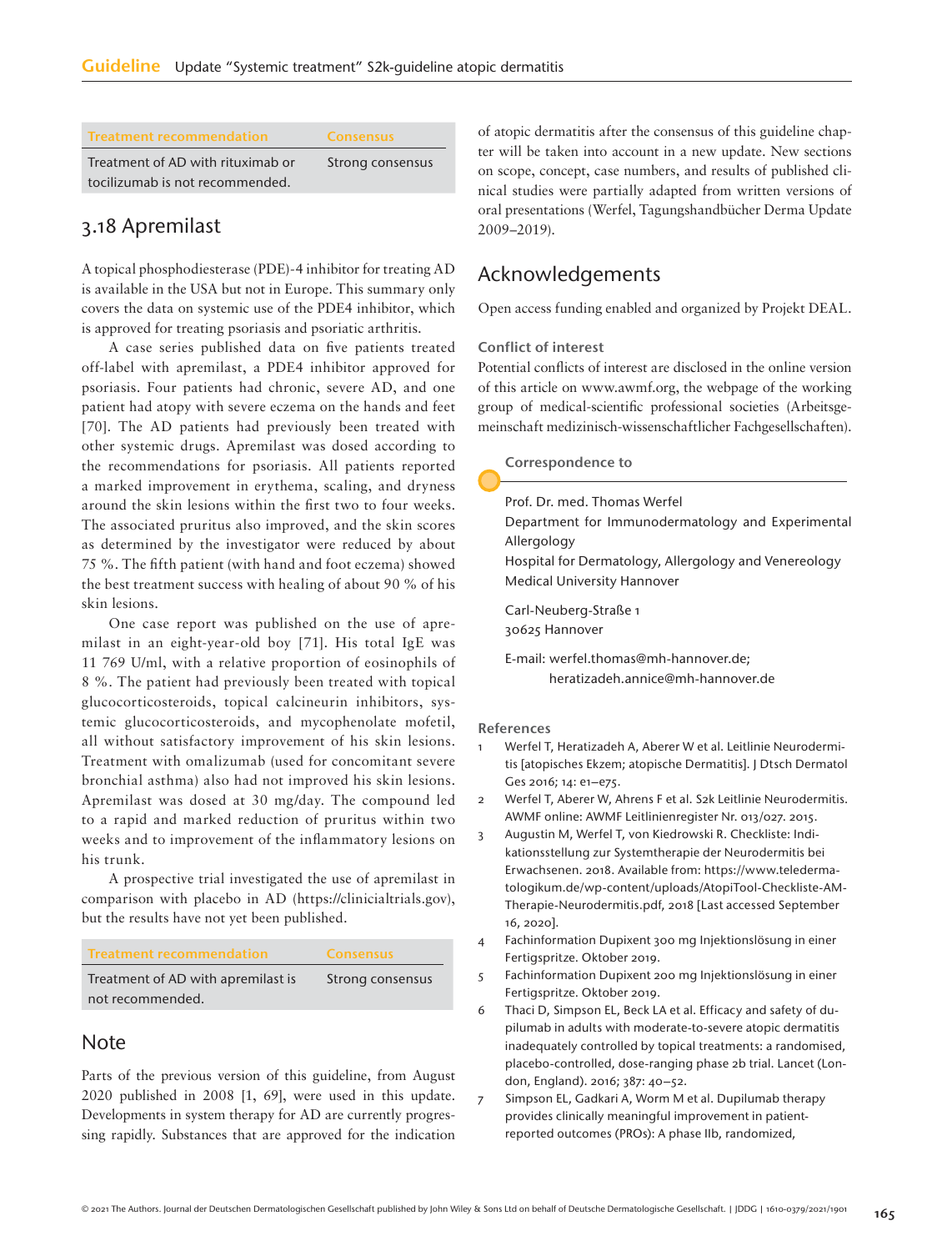placebo-controlled, clinical trial in adult patients with moderate to severe atopic dermatitis (AD). J Am Acad Dermatol 2016; 75: 506–15.

- 8 Simpson EL, Bieber T, Guttman-Yassky E et al. Two phase 3 trials of dupilumab versus placebo in atopic dermatitis. N Engl J Med 2016; 375(24): 2335–48.
- 9 Blauvelt A, de Bruin-Weller M, Gooderham M et al. Longterm management of moderate-to-severe atopic dermatitis with dupilumab and concomitant topical corticosteroids (LIBERTY AD CHRONOS): a 1-year, randomised, doubleblinded, placebo-controlled, phase 3 trial. Lancet 2017; 389: 2287–303.
- 10 Tsianakas A, Luger TA, Radin A. Dupilumab treatment improves quality of life in adult patients with moderate-to-severe atopic dermatitis: results from a randomized, placebo-controlled clinical trial. Br J Dermatol 2018; 178: 406–14.
- de Bruin-Weller M, Thaci D, Smith CH et al. Dupilumab with concomitant topical corticosteroid treatment in adults with atopic dermatitis with an inadequate response or intolerance to ciclosporin A or when this treatment is medically inadvisable: a placebo-controlled, randomized phase III clinical trial (LIBERTY AD CAFE). Br J Dermatol 2018; 178: 1083–101.
- 12 Wohlrab J, Werfel T, Wollenberg A. Pathomechanism of dupilumab-associated inflammatory eye symptoms. J Eur Acad Dermatol Venereol 2019; 33(11): e435–6.
- 13 Wohlrab J, Wollenberg A, Reimann H et al. [Interdisciplinary recommendations for action in dupilumab-related inflammatory eye diseases]. Hautarzt 2019; 70: 64–7.
- 14 McGhee CN, Watson DG, Midgley JM et al. Penetration of synthetic corticosteroids into human aqueous humour. Eye (Lond) 1990; 4 (Pt 3): 526–30.
- 15 Wollenberg A, Ariens L, Thurau S et al. Conjunctivitis occurring in atopic dermatitis patients treated with dupilumabclinical characteristics and treatment. J Allergy Clin Immunol Pract 2018; 6: 1778–80. e1.
- 16 Fleming P, Drucker AM. Risk of infection in patients with atopic dermatitis treated with dupilumab: A meta-analysis of randomized controlled trials. J Am Acad Dermatol 2018; 78: 62–69e1.
- 17 Fachinformation: Dupixent® 300 mg Injektionslösung in einer Fertigspritze. Sanofi, 2019.
- 18 Simpson EL, Paller AS, Siegfried EC et al. Efficacy and safety of dupilumab in adolescents with uncontrolled moderate to severe atopic dermatitis: a phase 3 randomized clinical trial. JAMA Dermatol 2020; 156(1): 44–56.
- 19 Cork MJ, Thaci D, Eichenfield LF et al. Dupilumab in adolescents with uncontrolled moderate-to-severe atopic dermatitis: results from a phase IIa open-label trial and subsequent phase III open-label extension. Br J Dermatol 2020; 182: 85–96.
- 20 Blauvelt A, Simpson EL, Tyring SK et al. Dupilumab does not affect correlates of vaccine-induced immunity: A randomized, placebo-controlled trial in adults with moderateto-severe atopic dermatitis. J Am Acad Dermatol 2019; 80: 158–67 e1.
- 21 Mrowietz U, Klein CE, Reich K et al. Cyclosporine therapy in dermatology. J Dtsch Dermatol Ges 2009; 7: 474–9.
- 22 Hoare C, Li Wan Po A, Williams H. Systematic review of treatments for atopic eczema. Health technol Assess 2000; 4: 1–191.
- 23 Haeck IM, Knol MJ, ten Berge O et al. Enteric-coated mycophenolate sodium versus cyclosporin A as long-term treatment in adult patients with severe atopic dermatitis: A randomized controlled trial. J Am Acad Dermatol 2011; 64: 1074–84.
- 24 El-Khalawany MA, Hassan H, Shaaban D et al. Methotrexate versus cyclosporine in the treatment of severe atopic dermatitis in children: a multicenter experience from Egypt. Eur J Pediatr 2013; 172: 351–6.
- 25 Gerbens LAA, Hamann SAS, Brouwer MWD et al. Methotrexate and azathioprine for severe atopic dermatitis: a 5-year follow-up study of a randomized controlled trial. Br | Dermatol 2018; 178: 1288–96.
- 26 van der Schaft J, Politiek K, van den Reek J et al. Drug survival for ciclosporin A in a long-term daily practice cohort of adult patients with atopic dermatitis. Br J Dermatol 2015; 172: 1621– 7.
- 27 Schmitt J, Schakel K, Folster-Holst R et al. Prednisolone vs. ciclosporin for severe adult eczema. An investigator-initiated double-blind placebo-controlled multicentre trial. Br J Dermatol 2010; 162: 661–8.
- 28 Czech W, Brautigam M, Weidinger G et al. A body-weightindependent dosing regimen of cyclosporine microemulsion is effective in severe atopic dermatitis and improves the quality of life. J Am Acad Dermatol 2000; 42: 653–9.
- 29 Harper JI, Ahmed I, Barclay G et al. Cyclosporin for severe childhood atopic dermatitis: short course versus continuous therapy. Br J Dermatol 2000; 142: 52–8.
- 30 Haw S, Shin MK, Haw CR. The efficacy and safety of long-term oral cyclosporine treatment for patients with atopic dermatitis. Ann Dermatol 2010; 22: 9–15.
- 31 Granlund H, Erkko P, Remitz A et al. Comparison of cyclosporin and UVAB phototherapy for intermittent one-year treatment of atopic dermatitis. Acta Derm Venereol 2001; 81: 22–7.
- 32 Zurbriggen B, Wuthrich B, Cachelin AB et al. Comparison of two formulations of cyclosporin A in the treatment of severe atopic dermatitis – A double-blind, single-centre, cross-over pilot study. Dermatology 1999; 198: 56–60.
- 33 Kim SW, Park YW, Kwon IH, Kim KH. Cyclosporin treatment of atopic dermatitis: is it really associated with infectious diseases? Ann Dermatol 2010; 22: 170–2.
- 34 Berth-Jones J, Takwale A, Tan E et al. Azathioprine in severe adult atopic dermatitis: a double-blind, placebo-controlled, crossover trial. Br J Dermatol 2002; 147: 324–30.
- 35 Meggitt SJ, Gray JC, Reynolds NJ. Azathioprine dosed by thiopurine methyltransferase activity for moderate-to-severe atopic eczema: a double-blind, randomised controlled trial. Lancet 2006; 367: 839–46.
- 36 Murphy LA, Atherton D. A retrospective evaluation of azathioprine in severe childhood atopic eczema, using thiopurine methyltransferase levels to exclude patients at high risk of myelosuppression. Br J Dermatol 2002; 147: 308–15.
- 37 Schram ME, Borgonjen RJ, Bik C et al. Off-label use of azathioprine in dermatology a systematic review. Arch Dermatol 2011; 147: 474–88.